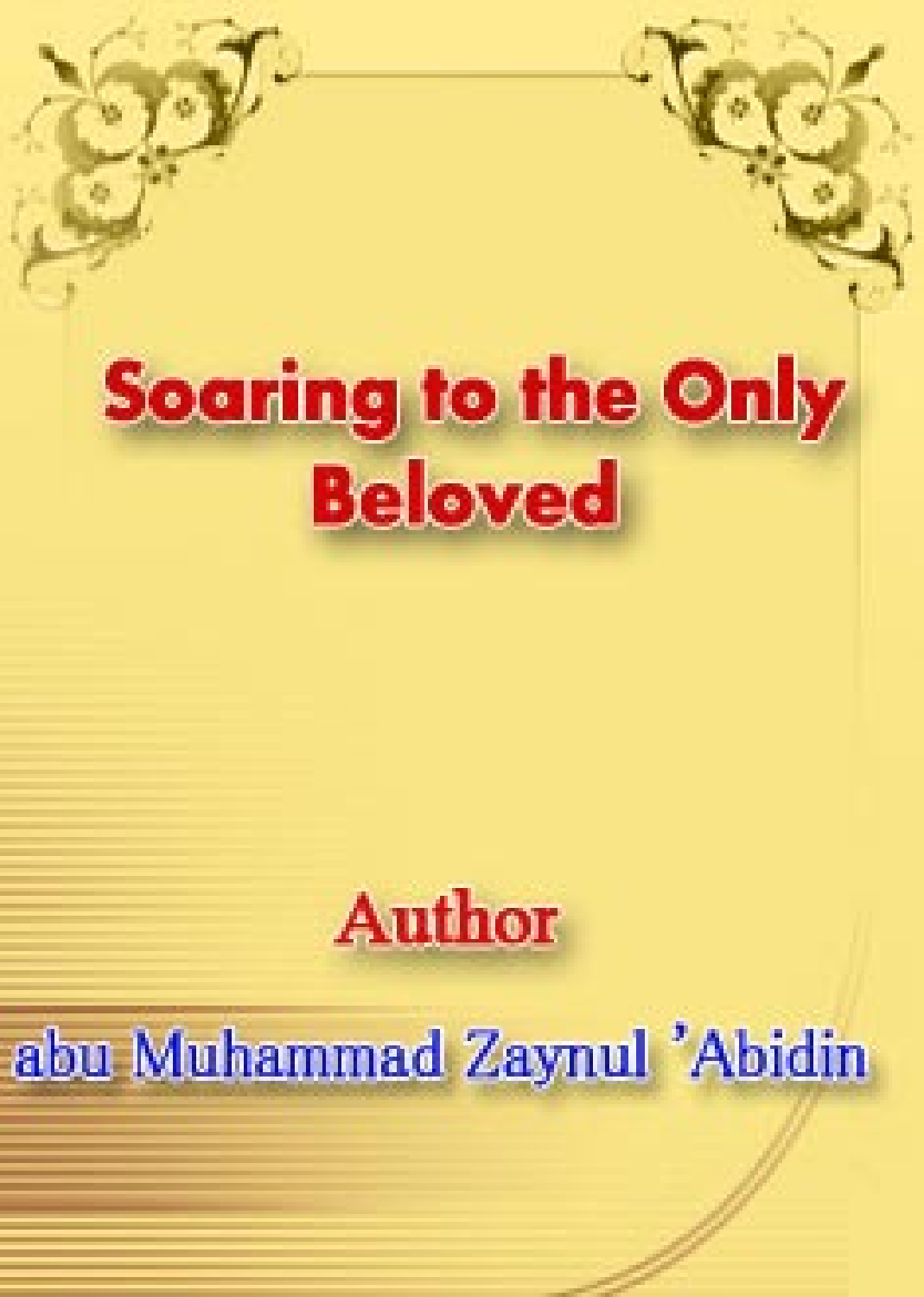Soaring to the Only Beloved

Author : abu Muhammad Zaynul 'Abidin

**Dedication** 

**Preface** 

Section 1 : Introduction

Section 2 : The Necessity of Attention in Prayer

Section 3 : The Possibility of Attention in Prayer

Section 4 : Levels of Attention in Prayer

Section 5 : Hurdles on the Way To Attention in Prayer And their Removal

Section 6 : Suggested Methods of Achieving Attention In Prayer

Section 7 : The Effect of Maintaining Attention in Prayer

Section 8 : The Meaning of Prayer

Section 9 : Memoirs of the God Wary

Section 10 : Bibliography

Dedication

O Allah, I humbly present this short treatise to our beloved guide, Imam Ali (`a)‐ Imam al‐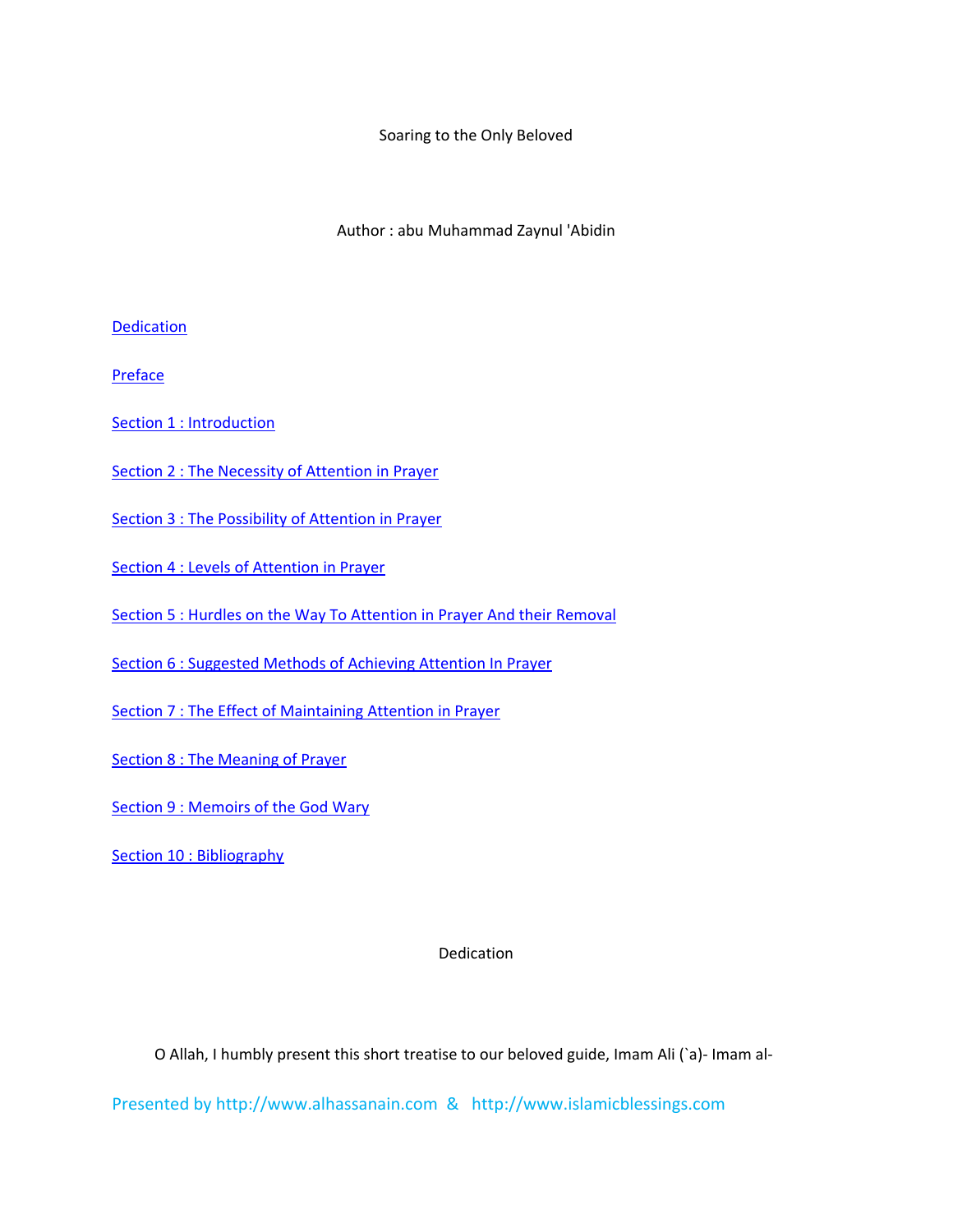Arifin (the doyen of the saints), whose total attention to the Only Beloved in prayers was not deterred even by the removal of an arrow that had pierced his blessed foot.

Qum al‐Muqaddasah

In the close Neighborhood of the ever resplendent lady, Fatima, named by her brother‐ Imam Ali al‐Rida (`a), as al‐Ma'suma (the infallible one) may Allah imbue our hearts with intense love for her, and may He emancipate us by her intercession. Amin

#### Preface

In the Name of Allah, the All Merciful, the Ever Merciful

The Holy Qur'an says [1]:

O Human being,Surely you are striving Towards your Lord Laboriously, And you shall meet Him

Addressed to the Human being.

The Human Being is struggling on a path

The path leads to His Lord

The struggle is laborious

He would meet His Lord

Rumi in his celebrated masterpiece, Mathnawi metaphorically and in a beautiful style begins by narrating the speech of the human soul who is at pain and yearns to return back to his dwelling of peace:

HEARKEN to the reed‐flute [2], how it complains, Lamenting its banishment from its home: "Ever since they tore me from my osier bed, My plaintive notes have moved men and women to tears. I burst my breast, striving to give vent to sighs,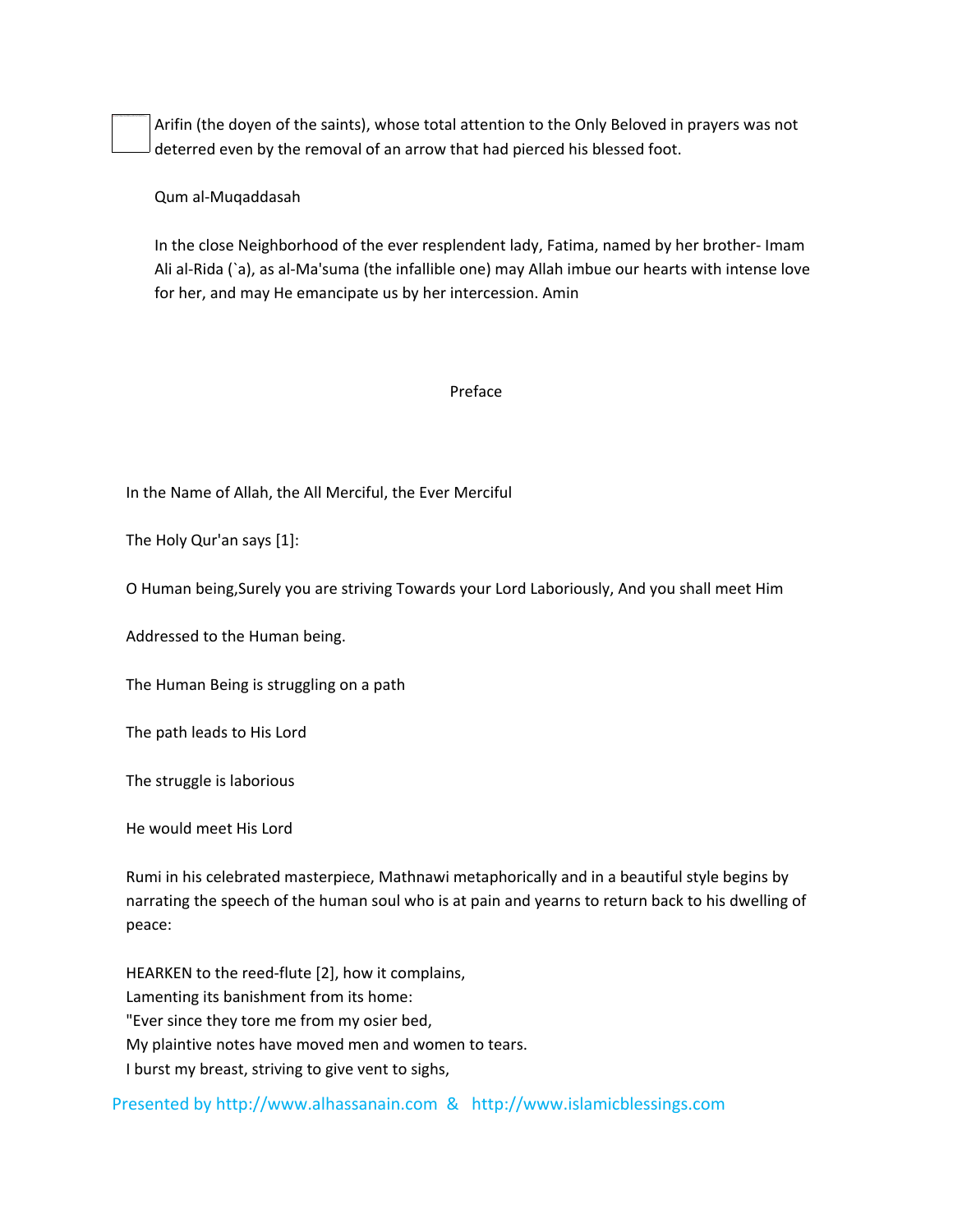And to express the pangs of my yearning for my home. He who abides far away from his home Is ever longing for the day he shall return.

The abode of the human being and his true home is somewhere else. He is a stranger in this world in the true sense of the word and his place is the proximity and nearness of the only Beloved. So long as he resides in the straits of this realm, the pain of separation has always to remain. It is by the wings of knowledge and action that the bird of his spirit can leave the cage of material attachment and fly to the realm of the Beloved. But he needs to know the way and style to soar to the abode of peace to which the Beloved himself invites him:

And Allah continually Invites

To the abode of peace And continually Guides whosoever He wants To the straight path

As long as he has not deciphered the true path, which the Holy Qur'an calls "sirat al-mustagim" (the straight path), he should never dream to migrate to his hometown. The Beloved, who yearned that his lovers return to His neighborhood where their homes lay, sent His messengers so that they may guide the birds of perplexity to their destination.

Among the fundamental methods that these guides of the human being taught was prayer. Salat ‐ a Divinely inspired mode of prayer taught by the Holy Prophet (s)‐ is a method and an opportunity to fly and soar to one's destination. If the human being utilizes this opportunity that comes 5 times a day, his journey would undoubtedly commence. Why should he allow several opportunities during his life time to go to waste? Doesn't he yearn deep in his heart for the company of the Beloved? Doesn't he realize that it is high time he should go back home and enjoy the neighborhood of the only Beloved who intensely loves his company?

Those who have tried to seek help by this vehicle of spiritual ascent may complain about its ineffectiveness, since it has not yet made them reach their destination. To them must be said that 'No imaginary vehicle can transport you to your destination.' If the human being prays observing the outer as well as inner etiquette of prayer he surely will attain success in comprehending his much longed abode. It is the negligence of the heart in prayer that makes the prayer devoid of its spirit and destroys the opportunity of the human being. As we shall see in this small treatise, the presence of heart (huduru'l qalb) is one of the most fundamental conditions of prayer, without which the prayer lays a negative or no effect on the supplicant. Appreciating its importance, one should try to observe the same and always struggle in this noble venture. Obviously the task is challenging and difficult in the beginning, but with continual struggle and steadfastness in bridling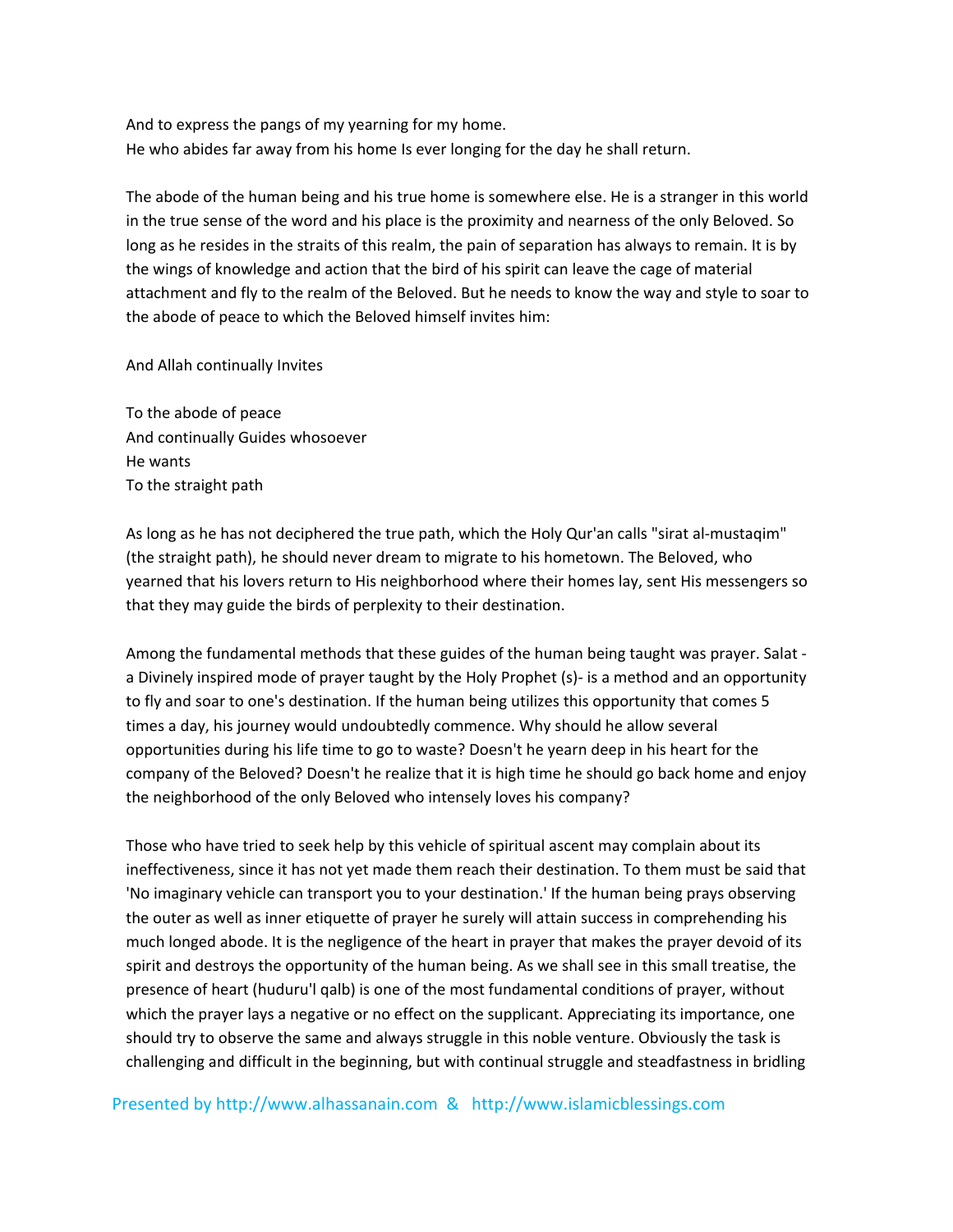the faculty of imagination of the human being and detaching the human soul from temporal inclinations, one can slowly and gradually attain the state of complete absorption in prayer. This concise treatise is a humble attempt aimed at making us realize the necessity, possibility, and methodology of attaining this vital spirit of prayer. May Almighty Allah enable us achieve the same, so that we can join the flocks who are busy soaring to the realm of their Beloved and are very anxious to meet Him. If we show laxity in this sublime aspiration, 'the state of perpetual regret' in the Hereafter would be of no use to us.

All praises solely belong to Allah‐the Absolute Perfect Being,

The Lord of the World of Dependent Existence.

Utterly destitute to Almighty Allah,

Abu Muhammad Zaynu' l `Abidin

Holy Proximity of Bibi Ma'suma (`a) ‐ Qum‐al‐Mugaddasa

[1] Holy Qur'an, 84:6

[2] Reed Flute is a metaphor for the Human soul‐ See commentary of Mathnawi by H'aj Mulla Hadi Sabzawari- the great Shi'ite mystic-philosopher, vol. 1, p.17

[3] Holy Qur'an, 10:25

# Section 1 : Introduction

Surely I have turned my face to HimWho originated the heavens and the earth, being upright;and I am not of the polytheists. [4]

Attention is the concomitant of conversation. Every sound human being enjoys attention when transmitting his thoughts to his addressee. Such attention neither requires laborious thought processes nor any kind of exertion for the control of the movement of the mind. When one wishes to convey something, the mind translates it to its respective words and the tongue reveals the same. One, however, would need to bridle his tongue to avoid uttering all what is forbidden or futile.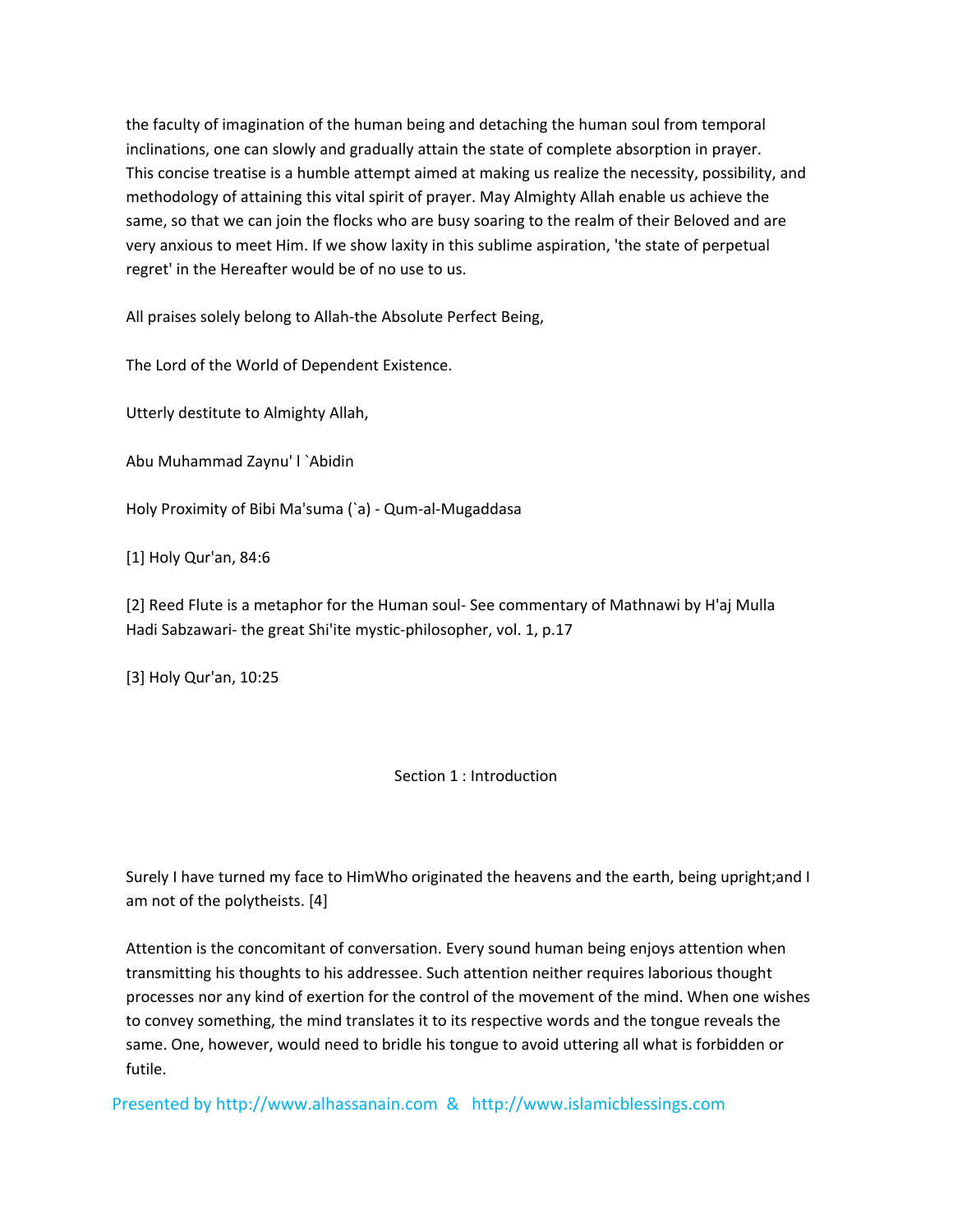Most of the speech in prayer is from a Divine source, and hence bridling does not make any sense. Instead, the musalli is required to ensure that his attention is continuously focused on the act of worship or the Worshipped One, and that the words of his prayer originate from the depths of his heart and the heights of his mind. This is where many are overcome by the bird of imagination, which has habituated itself to fly from one branch of the tree of material attachments to another. Consequently, the worshipper gets deprived of the progress and spiritual development he could acquire through this most effective means of attaining God's proximity.

It is difficult for one to immediately achieve and maintain this praiseworthy and necessary state of attention in prayer. One has to cross certain levels of attention before enjoying a natural conversation with the Beloved.

In the present treatise we shall briefly try to discuss the following vital issues concerning attention in prayer:

# **Sections Covered**

- 1. The necessity of attention in prayer
- 2.The possibility of attention in prayer
- 3. Levels of attention in prayer
- 4. Hurdles on the way to attention in prayer and their removal.
- 5. Suggested methods of achieving attention in prayer.
- 6. The effect of maintaining one's attention in prayer.
- [4] Holy Qur'an, 6:79

# Section 2 : The Necessity of Attention in Prayer

# **The Necessity of Attention In Prayer**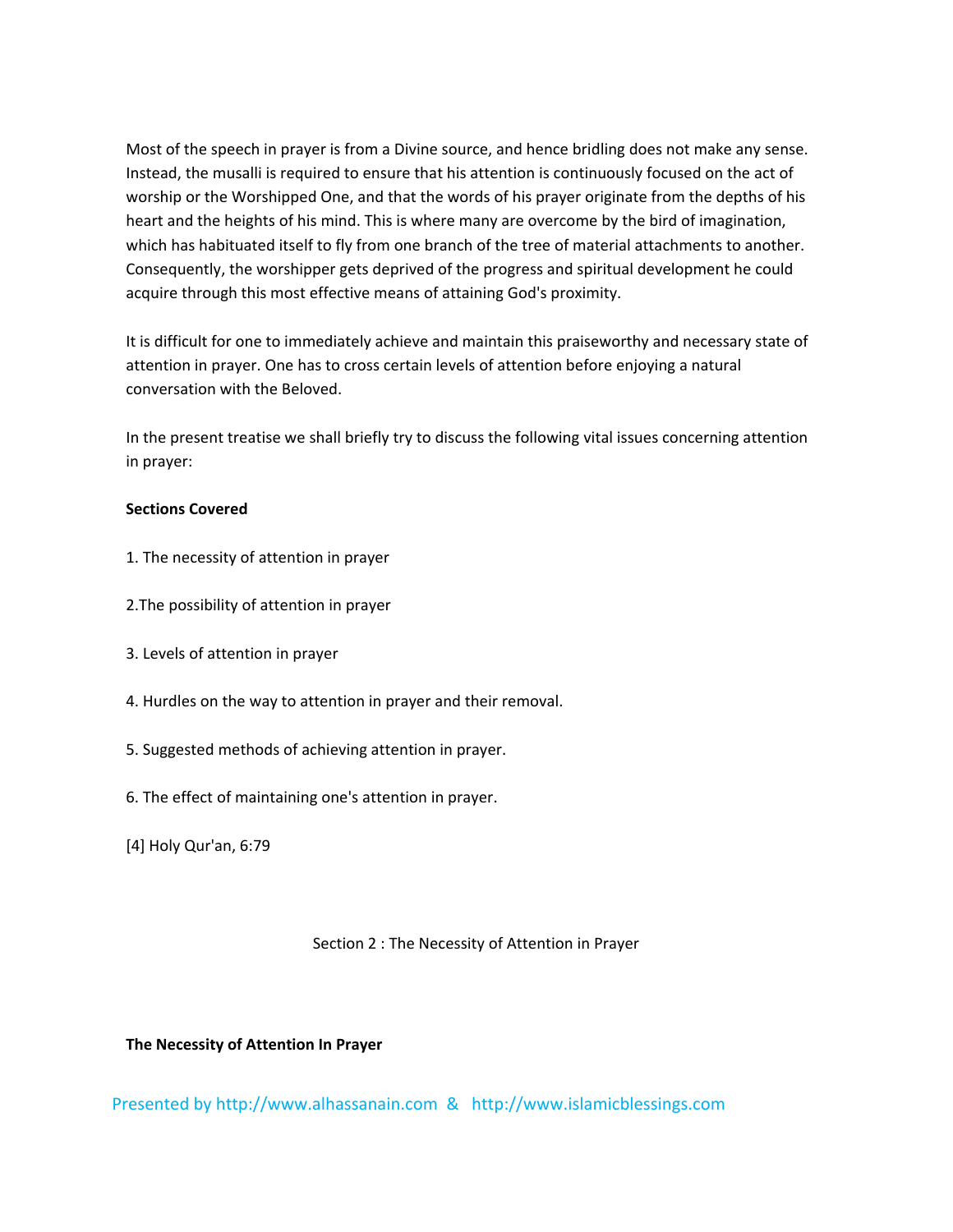How can the attention of the heart and the expression of humility not be the spirit of the prayer and (how can) the perfection of prayer not depend upon them, while the musalli in his prayer and supplication whispers to his Lord?

‐ Mawla Narraqi

The Holy Qur'an says:

O you who believe

Do not near prayers in the state of intoxication

until you know what you say [5]

The Holy Prophet (s) is reported to have said:

O mankind

Surely when the worshipper (musalli) prays,

He whispers unto his Blessed and Almighty Lord

Therefore he must know that with which he whispers. [7]

# **Rational Evidence**

Prayer is a kind of worship taught to the human being by his Lord through Revelation to enable him attain His proximity. It consists of a set of actions and expressions, most of which clearly declare the immaculate nature of God.

A set of expressions, therefore, form an important part of the daily prayer. And clearly, the act of expression cannot really be known to be so if the heart is oblivious of what the tongue utters. Therefore, attention is a necessary concomitant of expression, and hence is also necessary in prayer.

Mawla al‐Naraqi in his ethical opus, Jami' al‐Sa'adat says:

How can the presence of the heart and the expression of humility not be the spirit of the prayer and (how can) the perfection of prayer not depend upon them, while the worshipper (musalli) in his prayer and supplication whispers to his Lord? There is no doubt that speech along with absent-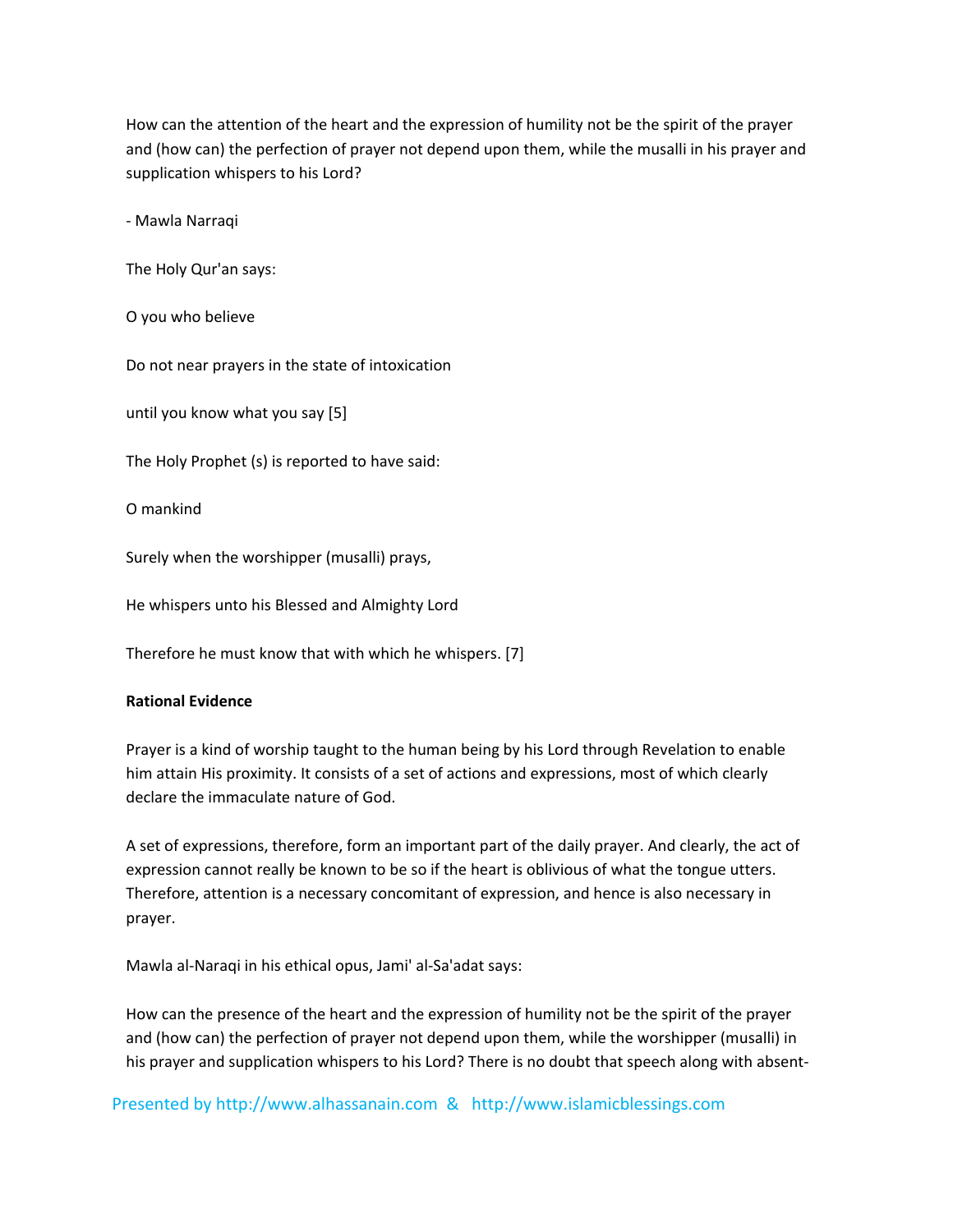mindedness is not the act of whispering. In addition, speech is an expression of what is in the heart or mind, and this is impossible save by means of the attention of the heart; for what (really) does the supplicant ask when he says: 'Guide us on the straight path' while the heart is inattentive? And there is no doubt also that the purpose behind Qur'an-recitation and invocations (adhkar) is the act of laudation, praise, the expression of one's humility and supplication while the addressee is the Almighty Allah. If the heart of the servant, therefore, was veiled from Him by the curtain of inattentiveness, and did not see or witness Him, but rather was inattentive of the addressee, and he moved his tongue out of (mere) habit, how remote then, is this, from the purpose behind prayer which was legislated for the refinement of the heart and renewal of one's remembrance of God... [8]

# **Qur'anic Evidence**

In addition, the following verse implies that the reason behind the prohibition of prayer in the state of intoxication is the worshipper's ignorance of what he utters:

O you who believe,

Do not near prayers in the state of intoxication

Until you know what you say [9]

Hence were he to pray in that state, he would utter statements the meaning of which he is oblivious.

# An Etymological Discussion

Were we to reflect carefully on this verse, we would come to realize its universality: the word (sukara) is the plural of (sukran) and the word etymologically means:

"...interruption in a natural process, such that a course contrary to it follows ...and of its extensions is intoxication [ (sukr)) that comes about in the (natural) process of thinking and intellection..." [10]

The late mystic‐scholar Sultan 'Ali, in his Qur'an commentary Bayan al‐ Sa'ada Fi Maqamat al‐ 'Ibada says:

The word 'sukr' stems from the word 'sakr' meaning 'encumbrance;' and the state gotten by taking an intoxicant is known as 'sukr' because it encumbers and closes the channels of the intellect's influence on the other faculties of the human being and [hinders] the paths of their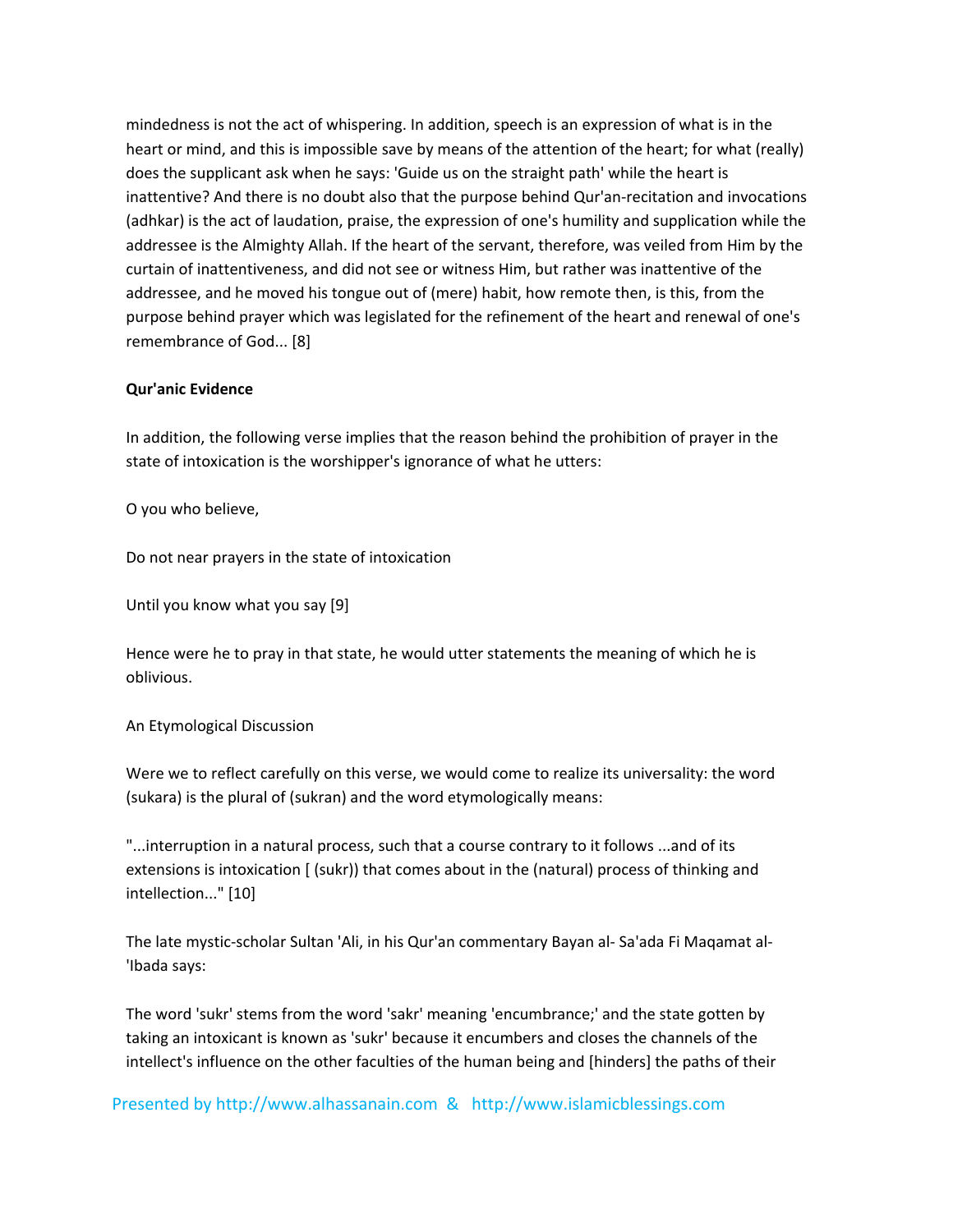subordination to it. And intoxicants do not specifically relate to the well-known brandy [for example]; rather, all those things through which the state of intoxication is attained, whether by means of drinking, eating, smoking or other than that, are called the intoxicants of the nafs, no matter whether the common intoxication that comes about through the intake of beer and extracts gotten from other than grapes and the usage of narcotics and opium, is attained thereby or not; an example of the latter is when intoxication comes about through overwhelming greed, hope, love, desire, anger, jealousy, stinginess, sorrow, happiness, slumber or laziness, such that the requisites of these characteristics overpower the dictate of the intellect; rather (any) state gotten that hampers the execution of the intellect's command and control is sukrun nafs, regardless of its entity and cause ... [11]

`Abd al‐Razzaq Qashani in his Qur'an commentary presents the following explanation for the verse under discussion:

(Do not near prayers): Do not near the station of presence and secret conversation with Allah when you are (intoxicated) by the sleep of negligence or the intoxicants of mundane desire and love of the world, (until you know what you are saying) in your whisperings and do not occupy your hearts with the occupations of the world and its insinuations .... [12]

Having known the roots of (sukr) we come to realize that the commonly understood intoxication is just one of its examples which the masses seem to be most familiar with. Other extensions (masadiq) can also be comprehended. Commentators of the Holy Qur'an mention a tradition of Imam al-Sadiq (`a) that implicitly endorses this contention. He (a) says about verse (4:43) that, of the examples of sukr is the 'sukr of sleep'. "This statement," says the Mawla Kashani in his 'al‐Safi', "manifests universality." [13] He means that 'sukr' (that interruption that comes about in the natural process of thinking and intellection) has various extensions. In a tradition from Al‐Kafi, Imam al-Baqir (`a) is reported to have said:

Neither stand for prayer in the state of restlessness, or slumber; nor while you are over satiated; for verily (all) those are of the characteristics of hypocrisy; and indeed Allah has forbidden you to stand in prayer while you are intoxicated; and by intoxication He means 'the intoxication of sleep'

Furthermore, the reason for the prohibition of prayer in the state of intoxication, as indicated in the verse under discussion, clearly reveals the necessity of attention of what one expresses in prayer.

Other verses of the Holy Qur'an also reveal, although implicitly, the necessity of attention in prayer. For example, verse 14 of chapter Taha clearly tells us that prayer is a means of remembering Allah: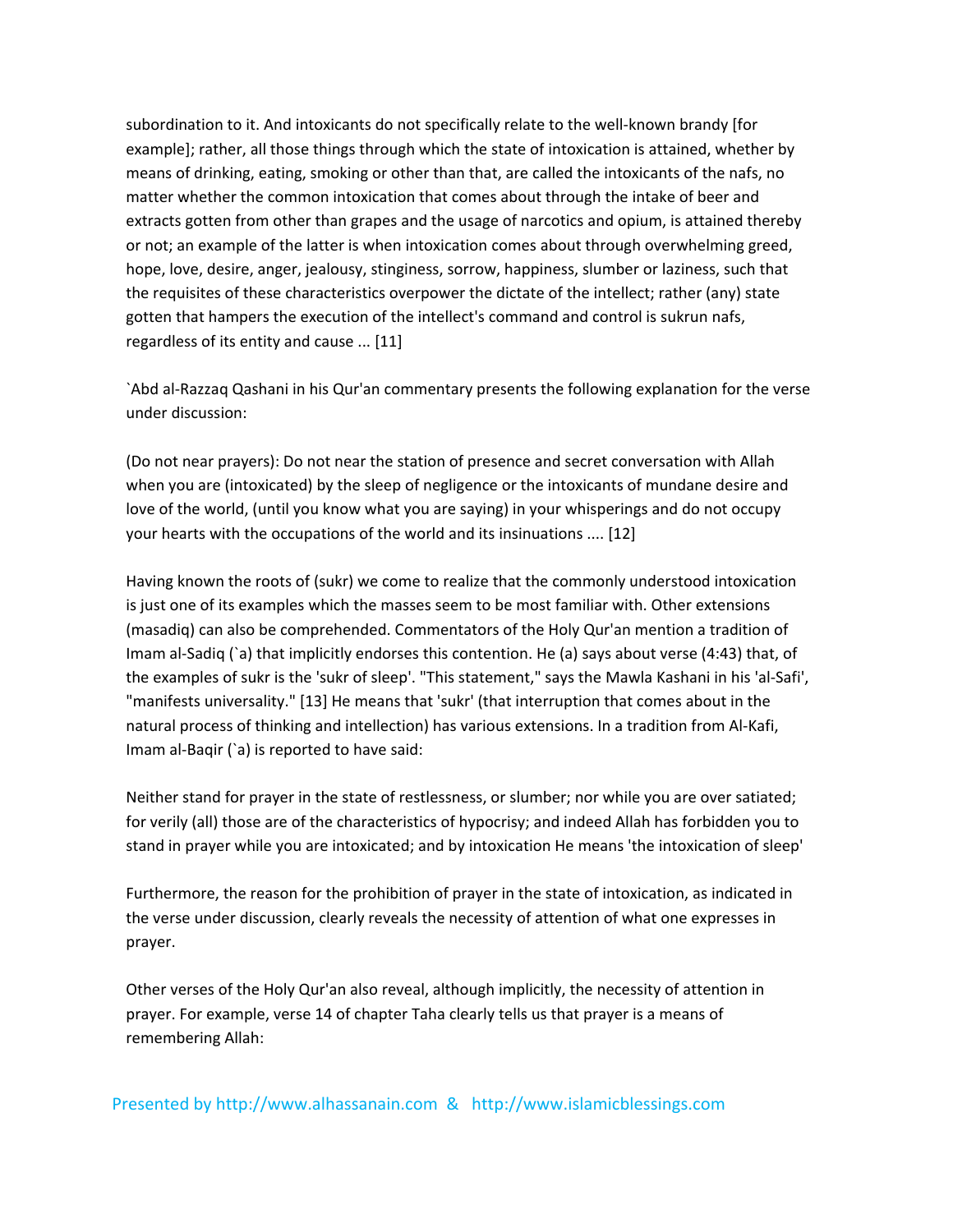Keep up prayer

For remembering Me. [14]

Can remembrance ever be possible when there is no attention and concentration in prayer? Obviously not.

# **Evidence From The Traditions**

The following traditions too prove the necessity of the presence of heart in prayer:

1. The Ahlul bayt (a) are reported to have said:

You have no share from your prayer

Save that portion in which you maintained the attention of your heart. [15]

2. The Holy Prophet (s) is reported to have said:

Allah does not accept the prayer of that servant of his Whose heart is not present along with his body. [16]

3. Imam al‐Baqir (`a) is reported to have said:

When you stand up in prayer, You should pay attention towards it, For verily only that portion of it shall be taken into account In which you paid attention. [17]

# **What The Muslim Jurists Hold**

According to Muslim jurists (fuq'aha), however, the presence of heart is not obligatory in prayer. For not all men can achieve and maintain attention throughout their prayer. It would also require time before one has complete control over his imaginations in prayer. Hence, according to the Islamic jurisprudence the state of continual concentration is not a condition the absence of which invalidates prayer. Nevertheless it is considered as highly recommended, such that some jurists allow the prayer to be delayed within the framework of the prayer time for the sake of achieving the state of the heart's attention (iqbal).

Therefore although the prayer of one who does not observe attention is correct and sufficient in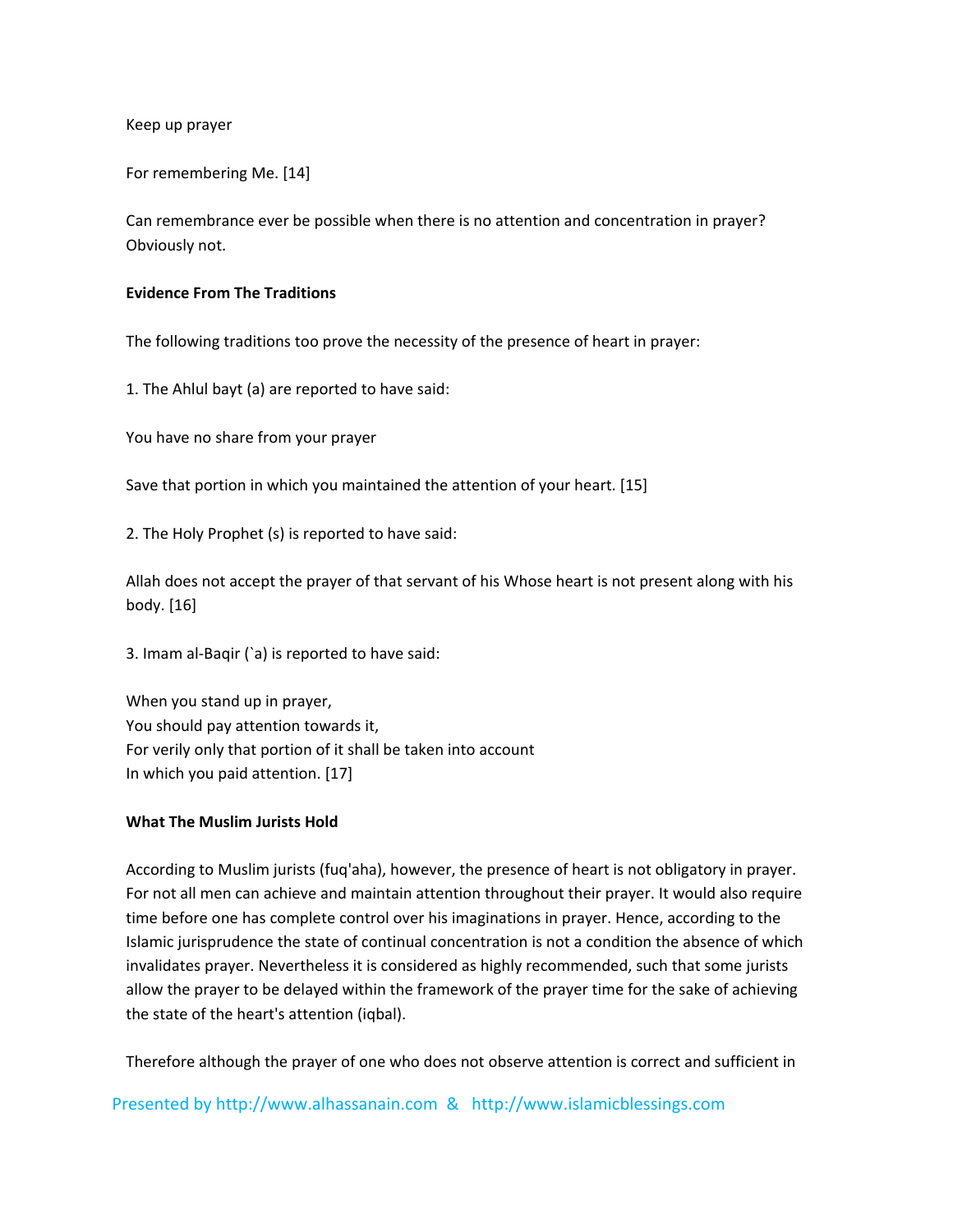absolving him from his obligation, it would not transport him spiritually. The overt actions of prayer would only relieve him from disobedience. For him, however, to soar to the Divine and undergo a transformation would require attention and concentration.

# [5] Holy Qur'an 4:43

[6] There is subtle point implied in this holy narration. The musalli 'whispers' and not merely engages in any kind of communication with His Rabb (Lover, Creator, Possessor, Sustainer and Trainer). The act of 'whispering' refers to a special kind of conversation, where the secretive feelings of the heart are expressed near the beloved, and a sense of amity is experienced. Who is this Omnipotent Beloved to Whom every element is dependent at every moment of its existence, and who knows all the misdeeds of His sinful slave, yet He permits him to whisper to Him several times a day?

[7] Ahmad bin Muhammad bin Hanbal, Musnad Ibn Hanbal, v.2, p.483, tr. 6135, Dar alFikr, Beirut, 2nd ed.

[8] Mawla Muhammad Mahdi Naraqi, Jami' al‐Sa'adat, vo1. 3, p. 325.

[9] Holy Qur'an, 4:43.

- [10] Mustafawi, al‐Tahqiq, vo1.5, pp.160‐161
- [11] Mulla Sultan 'Ali, Bayan al‐Sa'adah, v.2, pp. 21‐22.
- [12] Ibn `Arabi, Tafsir Ibn 'Arabi, vol. 1, p. 143
- [13] Mawla Muhsin Fayd al Kashani, Tafsir al‐Safi, v. 1, p.453
- [14] Holy Qur'an, 20:14
- [15]Ibn Fahd Hilli, Uddat al‐Da'i, p. 168
- [16] Abu Jafar al‐Barqi, al Mahasin, v.1, p. 406.
- [17] Thiqat al-Islam al-Kulayni, al-Kafi, v.3, p.299

Section 3 : The Possibility of Attention in Prayer

# **The Possibility Of Attention In Prayer**

...This [trend] made many scholars conjecture that maintaining the bird of imagination and rendering it obedient are among those matters that are beyond the realm of possibility and adjacent to natural impossibilities. However, this is not the case, for it is possible to make it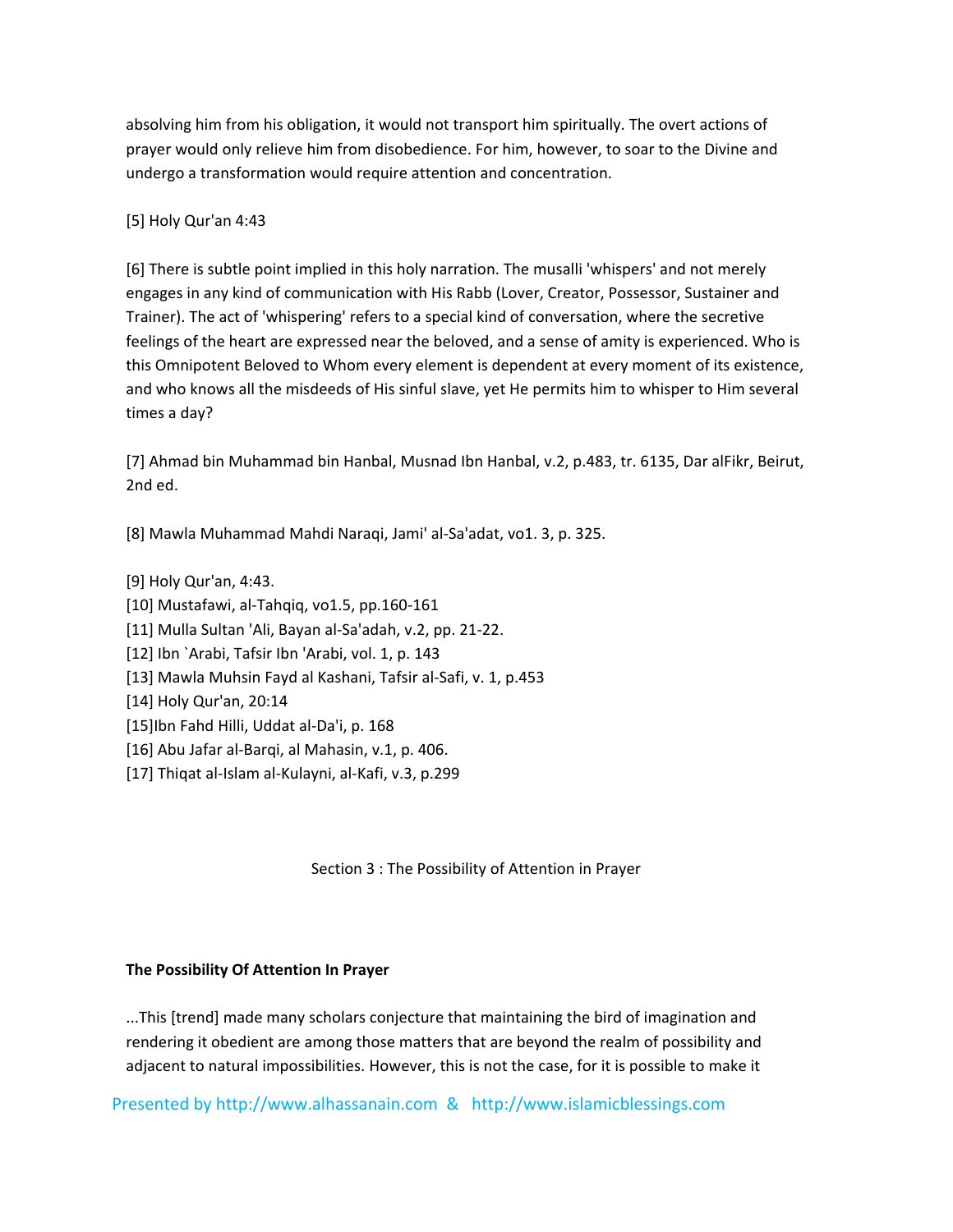obedient by means of spiritual mortification and training and spending time, to the extent that the bird of imagination is in his hold and does not move except by his will and choice...

‐Imam Ruhullah Khumayni

The Possibility of Concentration In Prayer

Almighty Allah says in the Holy Qur'an:

Allah does not charge a soul Save to its capacity. [18]

The stereotype that concentration in prayer is impossible is one of the greatest hurdles that hamper man from wayfaring towards the Divine proximity and attaining his perfection. It is indeed, according to some, a Satanic ruse inculcated to hinder man from attaining his felicity and happiness in both the worlds.

The human being, therefore, should be extremely cautious before accepting any unestablished notion without convincing proof and evidence. He should never be deceived with statistical data and inductive reasoning to conclude that huduru'l qalb (the presence of heart) is impossible or next to impossible.

Akin to physical training that requires continuous exercise and practice, mind control too can be achieved with time and struggle. Man should realize that his faculty of imagination is habituated to flit to different places all the time. Therefore he should strive to curb this habit and bridle it so that it is directed by his will.

The late Imam Khumayni says:

And of the faculties that accept orientation and training are the faculties of imagination (khayal) and estimate (wahm), for surely, before orientation, they resemble a bird that frequently escapes and perpetually moves; it flies from one branch to another and moves from one thing to another, such that, if the human being was to evaluate the movements it has made in one minute's time, he would find that it has moved continuously to (different) things on extremely trivial instances and irrelevant occasions. This [trend] made many scholars conjecture that maintaining the bird of imagination and rendering it obedient are among those matters that are beyond the realm of possibility and adjacent to natural impossibilities. However, this is not the case, for it is possible to make it obedient by means of spiritual mortification and training and spending time, to the extent that the bird of imagination is in his hold and does not move except by his will and choice, and (thus) he suppresses it whenever he wants to, wherever he wishes to, and in whatever instance he chooses to do so- such that it is held in the location (said instance) for hours. [19]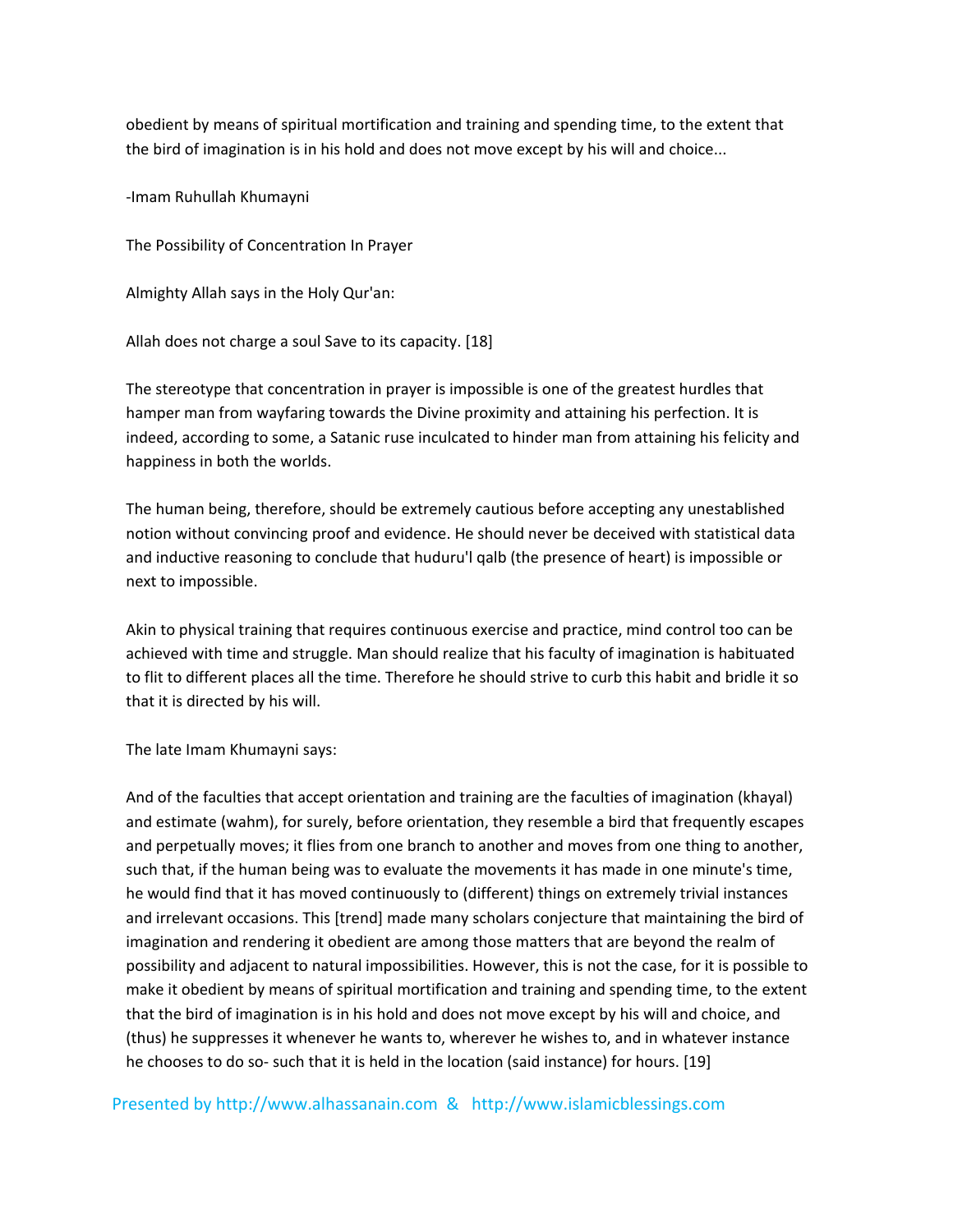Therefore judging the statistical data acquired from a group of the masses should not quickly lead one to make conclusions of its impossibility. Only unwavering evidence should be sought to find out the truth. Such evidence may be gotten from the Holy Qur'an, the Sunna, or impartial rational judgments.

# **Evidence From the Qur'an And the Holy Narrations**

The verse that calls the believer to keep up prayer for the purpose of Allah's remembrance (20:14) [20] as well as the traditions mentioned in the previous section also clearly prove the possibility of concentration in prayer: how can the Wise Creator command man to keep up prayer to remember Him when the latter cannot concentrate therein?

The traditions also informed us that the degree of acceptance of the daily prayer depended on the extent of one's attention therein.

Can such directions of guidance be taught to the believer if they are impossible to achieve? Obviously Allah does not burden any soul save what it can bear to handle. The Holy Qur'an says:

Allah does not charge a soul save to its capacity. [21]

Hence one cannot deny the possibility of attaining concentration in prayer. The task being difficult cannot be taken as a reason of its impossibility. If man struggles and is orderly in his venture, he would achieve his objective. The Holy Qur'an says:

And that a man shall have to his account only as he has labored. [22]

In short:

1. Allah does not enjoin that which the human being cannot bear

2. Allah has enjoined us to pray for His Remembrance Therefore, His Remembrance is a possible phenomenon.

3. And Remembrance without attention is no Remembrance Therefore attention in prayer is a possible phenomenon.

[18] Holy Qur'an, 2:286 [19] Imam Ruhullah al‐Khumayni, al‐Adab al Ma'nawiyyah Lissalat, pp. 95‐96 [20] 'Keep up prayer for remembering Me.' [21] Holy Qur'an, 2:286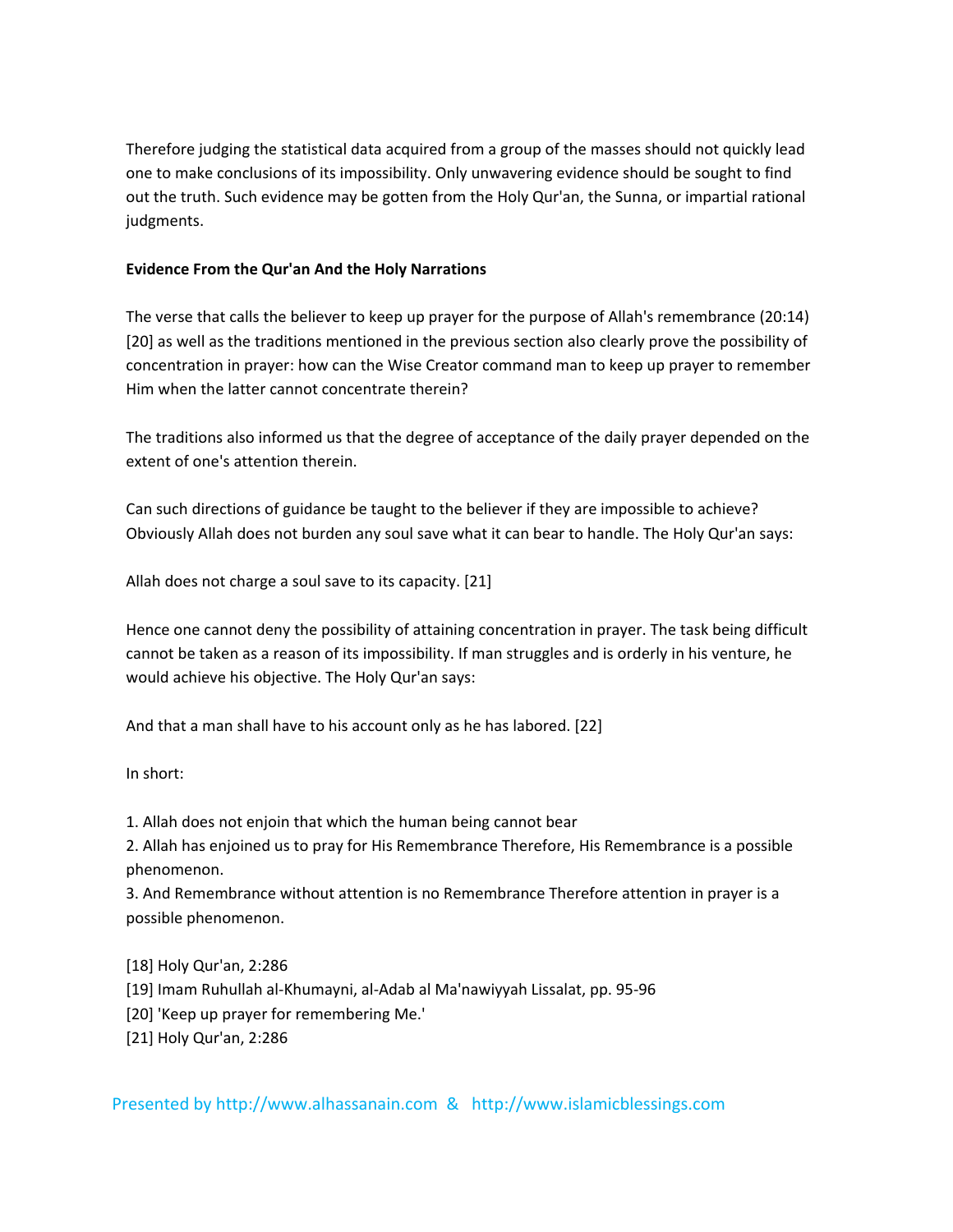[22] Ibid., 53:39

Section 4 : Levels of Attention in Prayer

# **Levels Of Attention In Prayer**

...the level of the heart's conviction is extremely different from intellectual comprehension. There are many things man has grasped intellectually, but has not attained the heart's conviction, and his heart does not confirm what his intellect says...

‐ Imam Ruhullah Khumayni

The Holy Qur'an says:

And that a man shall have to his account only as he has labored. [23]

All have degrees

According to what they have done. [24]

In order to determine the steps one must pursue to achieve attention in prayer, we must try to define the kind of attention we aspire. According to scholars of ethics and gnosis attention is of different levels and degrees. Clearly, not all who aspire to realize attention in prayer immediately possess the ability to ascend to the most recommended of all the levels of attention.

To define all the levels of attention is beyond the scope of this limited treatise. We shall only briefly look at some of the recommended levels of attention in prayer, so that we may know where we stand and what our target should be. Discussing the higher levels would require an introduction, which is beyond the scope of this treatise. Those interested, however, in having information beyond what is covered over here, may refer to the advanced texts available on this subject.

Attention in prayer is sometimes divided into two kinds:

1. Attention to the act of worship.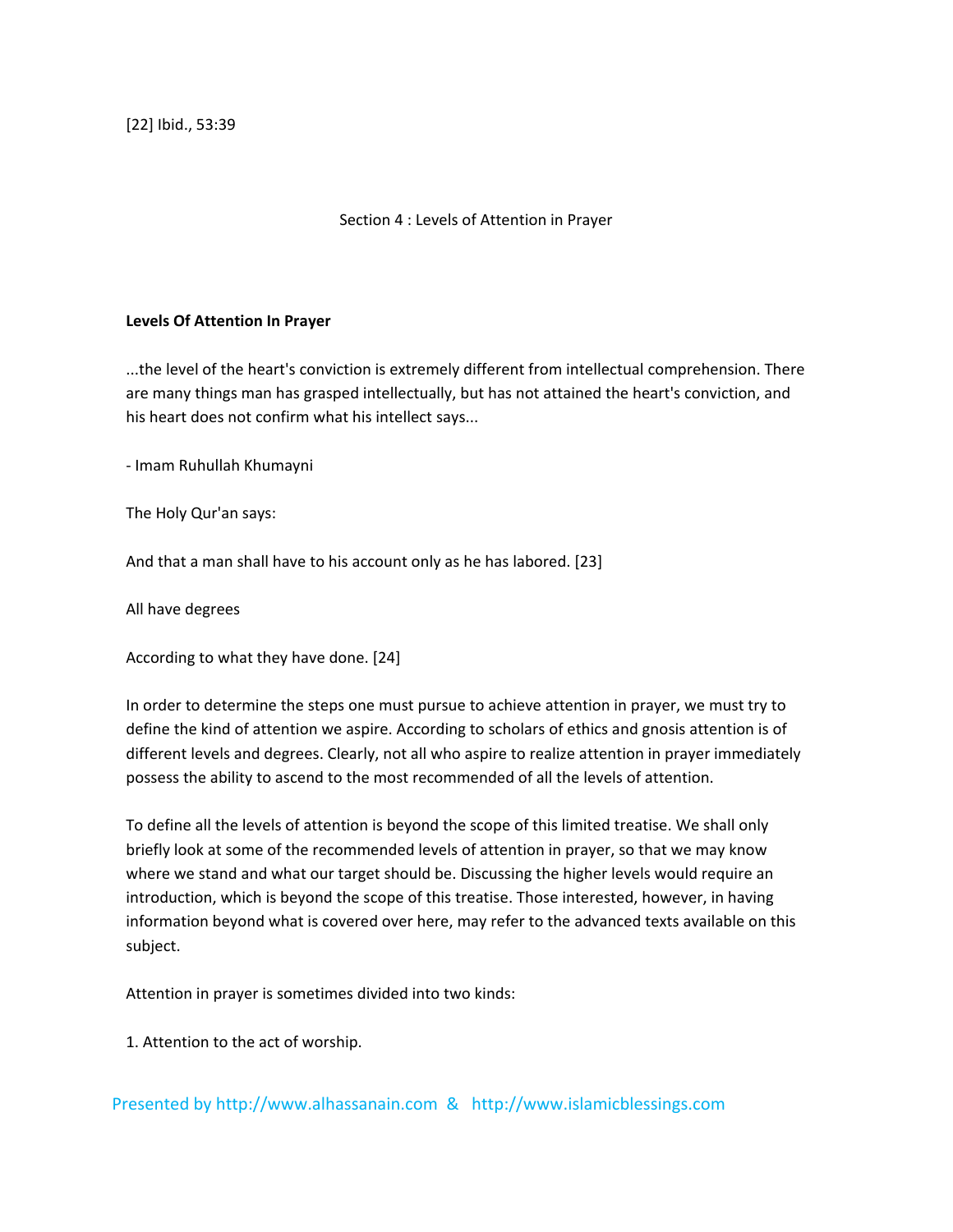2. Attention to the Worshipped One.

'Attention to the act of worship' in turn is of various levels, some of which can be attained with practice by a majority of people, whereas others can only be realized by those who have thoroughly purified themselves from the taints of sins and attained the proximity of Almighty Allah.

'Attention to the Creator', however, can be experienced by only those who enjoy the higher levels of the previous kind of attention. This should, however, not make us believe that we cannot attain such levels. Rather, they are attainable, but need continual spiritual struggle and steadfastness.

The late Imam al‐Khumayni in his Sirr al‐Salat (the Kernel of Prayer) enumerates the levels of 'attention to the act of worship' as follows: [25]

1. ATTENTION TO WORSHIP IN GENERAL: In this rudimentary level, which is attainable for all [the believers], the worshipper must inculcate in his heart that worship is the act of praising the Creator. And from the beginning of the act of worship up to its end he should make the heart understand that he is extolling the Creator, even though he does not understand the meaning of what he expresses.

2. ATTENTION TO WORSHIP IN DETAIL: In this level the worshipper's heart is present at every moment of the worship he is engaged in. Besides, he also knows how he praises and whispers to his Lord. This level itself is subdivided into several different levels depending on the stations of the hearts of the worshippers and their gnosis.

# **Levels Of Detailed Attention**

1. LEVEL 1: A group of people do not comprehend save the outer and overt facet of prayer. However, they do understand the general import of the recitations, laudations, and invocations they pronounce in prayer. The presence of their heart, however, is limited to inculcating the meaning of whatever they recite in prayer. It is highly important for this group not to limit the meaning of what they recite in what they understand there‐from; [in other words,] they should not think that there isn't any (other) meaning of what they recite save that which they apparently comprehend. "For," says Imam al‐Khumayni, "this belief besides being contrary to the intellect and tradition, is very detrimental to the human being too." And one of the great masterpiece ruses of Satan is to occupy and please man with what he (already) possesses, and make him cynical towards the rest of the unknown realities and sciences, thereby deriving astonishing results.

2. LEVEL 2: Another group consists of those who intellectually understand the realities of the acts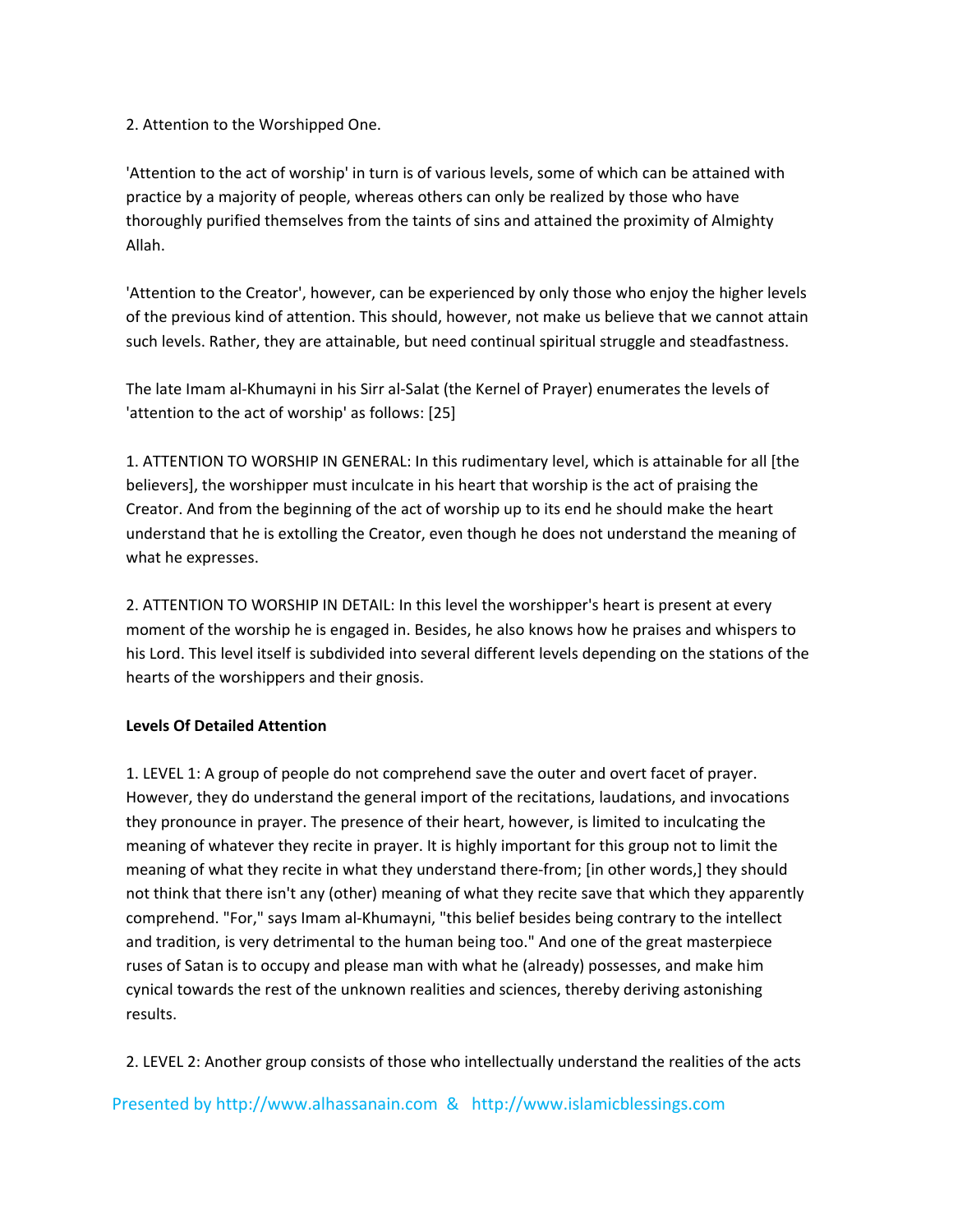of prayer. For example they understand by intellectual proof how all praises [solely] return to God; or they know the reality of Sirat al Mustaqim and the meaning of Surat al‐Tawhid that represents the fundamental facets of the ideological realities. All this is known, however, through rational proofs and the intellect. The huduru 'l qalb of this group in prayer is such that their hearts are attentive and comprehend in detail the realities and the laudations they recite, and understand what they express and how they praise their Lord.

3. LEVEL 3: Another group, after having comprehended the realities of the acts of worship through their intellect, inculcate the same into their hearts, and attain belief and conviction in the same. This is because the level of the heart's conviction is extremely different from intellectual comprehension. There are many things that man may have grasped intellectually, but not yet have attained the heart's conviction; hence, his heart does not confirm what his intellect says.

Having briefly observed the levels of the presence of heart in prayer, we may now look at how one can achieve some of these levels. But first, in order to treat the continual process of flitting that our minds always experience during prayer, it would be better to diagnose and search for the root cause of the malady, so that we are able to decipher its remedy and the correct method of its treatment.

[23] Ibid. [24] Ibid., 6:132 [25] Imam al‐Khumayni, Sirr al‐Salat, pp. 17‐20

Section 5 : Hurdles on the Way To Attention in Prayer And their Removal

# **Hurdles on the Way To Attention in Prayer And their Removal**

The to-and-fro movement that we undertake to drive off the distractions of our minds all our life will never make us progress. It rather manifests stagnation and stillness. On the contrary, if we were to uproot the causes of distraction, we would easily be able to soar towards the proximity of Allah.

# **Causes of Distraction**

Scholars of ethics and gnosis mention in their books two fundamental categories of elements that can distract one's attention in prayer: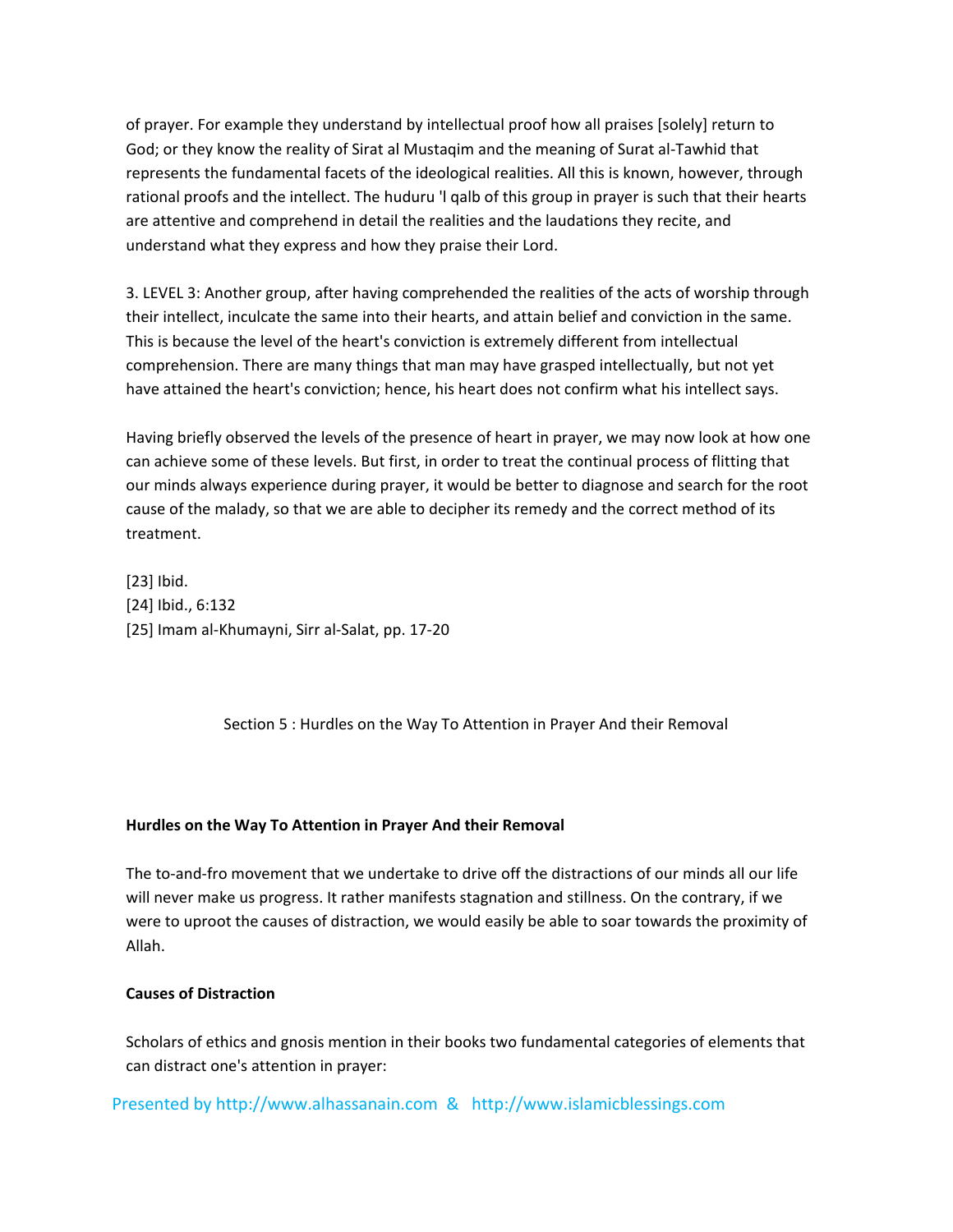- ‐ The External Elements
- ‐ The Internal Elements

# **The External Elements**

These are external elements that divert the attention of the worshipper‐ (musalli). They mainly concern his sight and hearing perceptions. Places where a conversation is going on, or the television happens to be switched on, for example, would quickly distract the attention of one who is easily vulnerable to such stimuli. Praying on a beautifully decorated velvet prayer mat or an open place where people tend to pass by can also serve as a source of diversion of attention for some. For this very reason some scholars of ethics advise people whose attention is easily diverted by auditories and visibilities to seek seclusion in a dark place when praying. In his commentary to al‐Kafi, Sadru'l Muta'allihin informs us of what the wayfarers to Allah's proximity practiced after having sought forgiveness from Allah. One of these, he says, is al‐khalwa (seclusion), which of course does not imply, as some may tend to surmise, the total abandonment of the society for the sake of worship. He says:

The benefit of seclusion is that it frees oneself from preoccupations and enables one to control his hearing and sight. For verily these two are the vestibules of the heart; it is through them that things like distractions, evil thoughts and Satanic insinuations that disturb the human being and divert him from his intention, enter the heart. Hence they must be bridled; and that cannot be realized save by means of seclusion in a dark place...

Seclusion is recommended in supererogatory prayers. Otherwise, congregational prayer has ample benefits and one should strive to always attend the congregation so that he may be spiritually uplifted.

# **The Internal Elements**

The internal elements act as the closest and most dangerous of the above two categories to the musalli. Resembling a magnetic force, they attract innumerable kinds of imaginations related to them. So long as they subsist, man should never dream of attaining even some of the rudimentary kinds of concentration in prayer, let alone attaining the higher levels. It is useless to suppose that continual forceful repulsion of stray thoughts can easily enable one to achieve the state of concentration he aspires. In his expurgation (tahdhib) of the voluminous ethical work of Ihya, Mawla Fayd Kashani quotes a beautiful example Abu Hamid al‐Ghazzali mentions to illustrate the reality of the matter. He says: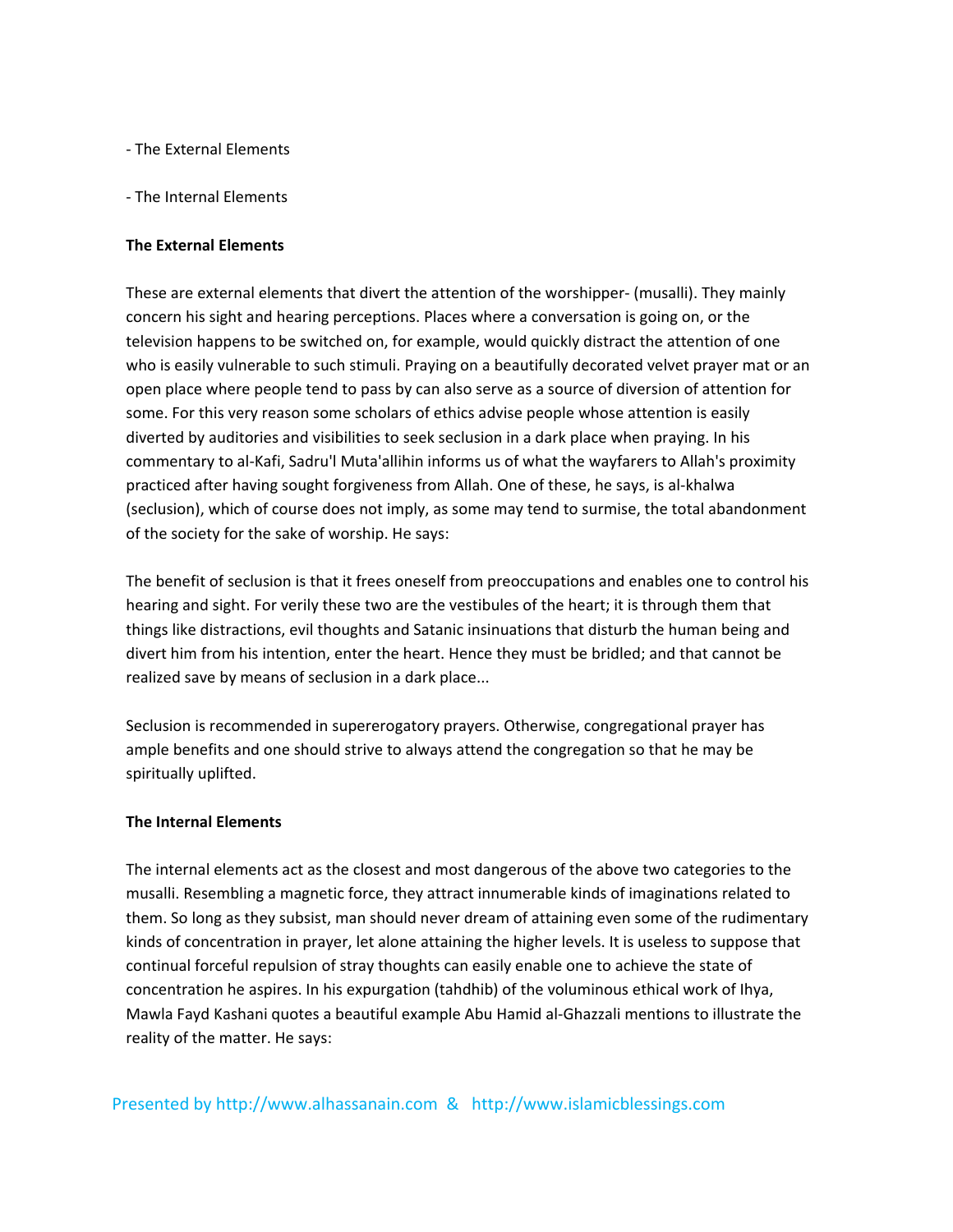Its example is that of a man under a tree who wanted his thoughts to be clear [from distractions], while the noise of the sparrows on the tree [above] disturbed him. Whenever he chased them off by a stick in his hand to resume his state of contemplation, he found them return again. The following, thus, was said to him: 'Surely this kind of movement is like that of sawani (the camel that is used to draw water from the well and carry the same (); and [such circular movement] shall not change. [27] Therefore if you would like to free yourself [from this state of continual distraction] chop off the tree altogether. Likewise is the tree of material desires: when its branches multiply it attracts various thoughts the way the sparrows were attracted to the branches of the tree and the way a fly is attracted to dirt; it would take a long time to chase it off, for indeed whenever the fly is chased away it returns back [kullama dhabba aba]. That is why it was called dhubab [that which returns whenever it is chased]. Similar is the case with imagination. And these material passions are numerous and hardly does the supplicant lack in having them. And one origin unites them: love for the world, which is the root cause of every misdeed'. [28]

Hence the solution to eliminate the magnetic force within, is to demagnetize it through the process of continual struggle against one's vain inclinations and the process of detachment (zuhd) from the pleasures of the material world. This should not be mistaken for 'abstinence', since Islam does not teach us to abandon the 'material means' that Almighty Allah has provided us with. The real meaning of zuhd is 'detachment' (qat'ul `al'aiq) and not 'abandonment of the material means' as conjectured by some.

Only when the human being understands that the material needs of the world are 'the means' and not 'the goal', and practices accordingly can the process of demagnetization transpire.

[26] Sadru'1 Muta'allihin al‐Shirazi, Sharhu Usul al‐Kafi, v.l, p. 449.

[27] Abu Hamid al‐Ghazzali here likens the situation with the 'sayr al‐sawani' the movement of the camel that is normally used to draw water from the well. The circular movement it undertakes is an allusion to 'stagnation' and 'no progress'. The to-and-fro movement that we undertake to drive off the distractions of our minds all our life will never make us progress. It rather manifests stagnation and stillness. On the contrary, if we were to uproot the causes of distraction, we would easily be able to soar towards the proximity of Allah.

[28] Mawla Fayd Kashani , al‐Mahajjatu'l Bayda', v.l, p.376

Section 6 : Suggested Methods of Achieving Attention In Prayer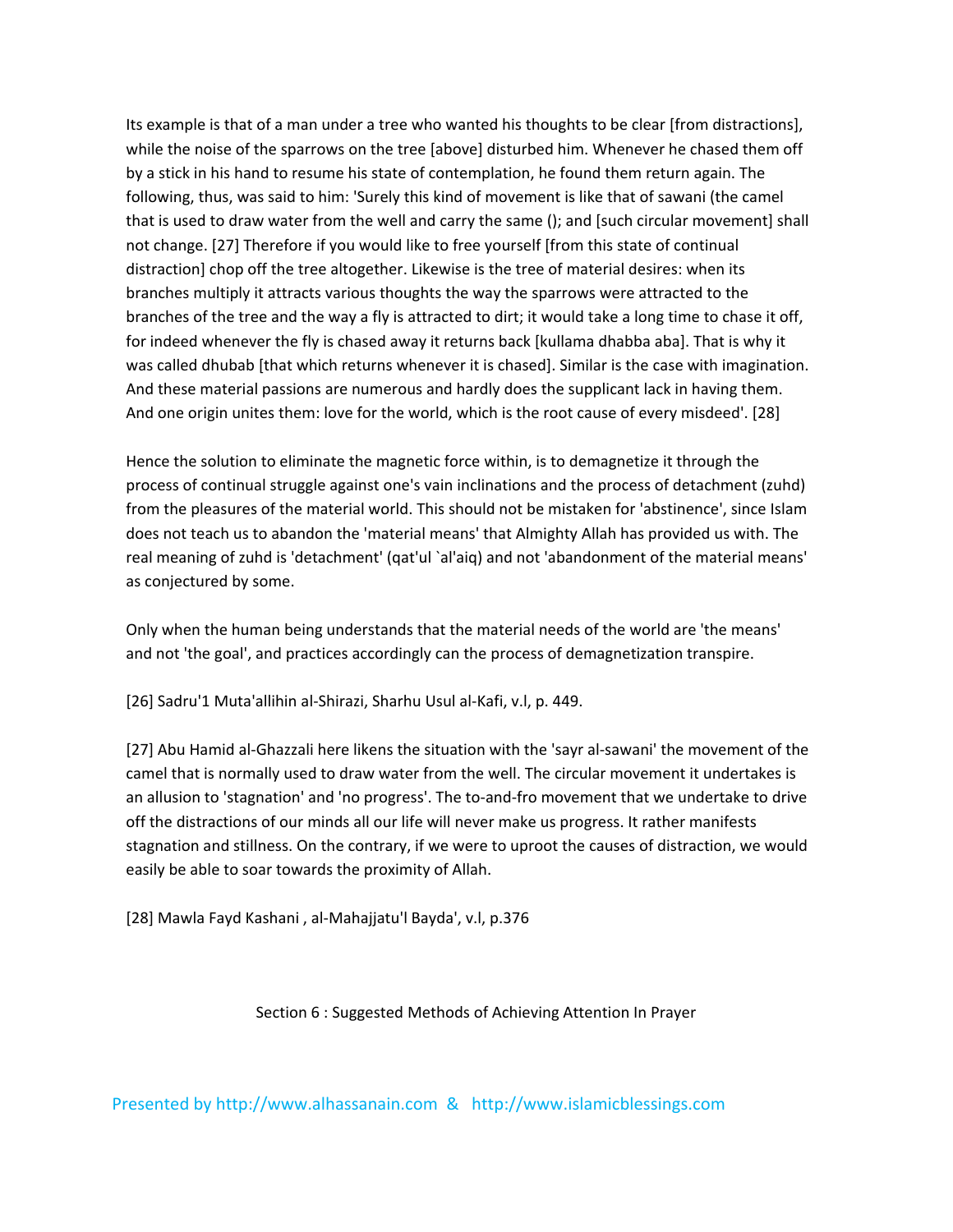# **Suggested Methods Of Achieving Attention In Prayer**

Imam 'Ali ('a) is reported to have said: "Beware that every deed of yours is performed according to your prayer." This means that there is a real link between our prayers and the deeds we perform. This tradition informs us that the deeds of the human being are shaped according to his prayer. If the prayer infuses the spirit of monotheism in the heart and mind of the worshipper (musalli) and orients him accordingly, the deeds that would follow would sparkle with the light of monotheism and the human being would undergo spiritual progress.

Realization Of The Importance Of Prayers:

Praying in the state of indifference and laxity should not be considered as an astonishing phenomenon in the life of one who has not realized the importance of prayer and its vital role in a believer's life. This contention needs no intellectual evidence, as it is crystal clear to every impartial observer.

The emphasis Islam lays on prayer is enough to drive one to appreciate its fundamental role in a person's life and character. Imam 'Ali (`a) is reported to have said:

"Beware that every deed of yours is performed According to your prayer." [29]

This means that there is a real link between our prayers and the deeds we perform. This tradition informs us that the deeds of the human being are shaped according to his prayer. If the prayer infuses the spirit of monotheism in the heart and mind of the worshipper (musalli) and orients him accordingly, the deeds that would follow would sparkle with the light of monotheism and the human being would undergo spiritual progress. However, if it lays a negative effect, the actions that would follow would assume the color of polytheism and remoteness from Divine proximity. Consequently our good deeds would carry no weight at all. Almighty Allah informs us about a people who conjecture that they have done good and are on the straight path, but in reality they have nothing but loss:

Say [O Our Apostle Muhammad] Shall we tell you who will be the greatest losers in their works? Those whose striving goes astray in the present life, while they think that they are working good deeds. [30]

One who always verbally declares that all praises belong to Allah (al‐Hamdu lilLah), whether in his qira'a or elsewhere in prayer, but is oblivious of the true meaning of what he utters may, for example, give away a lot of wealth as alms (sadaqa), but always experience a sense of self‐esteem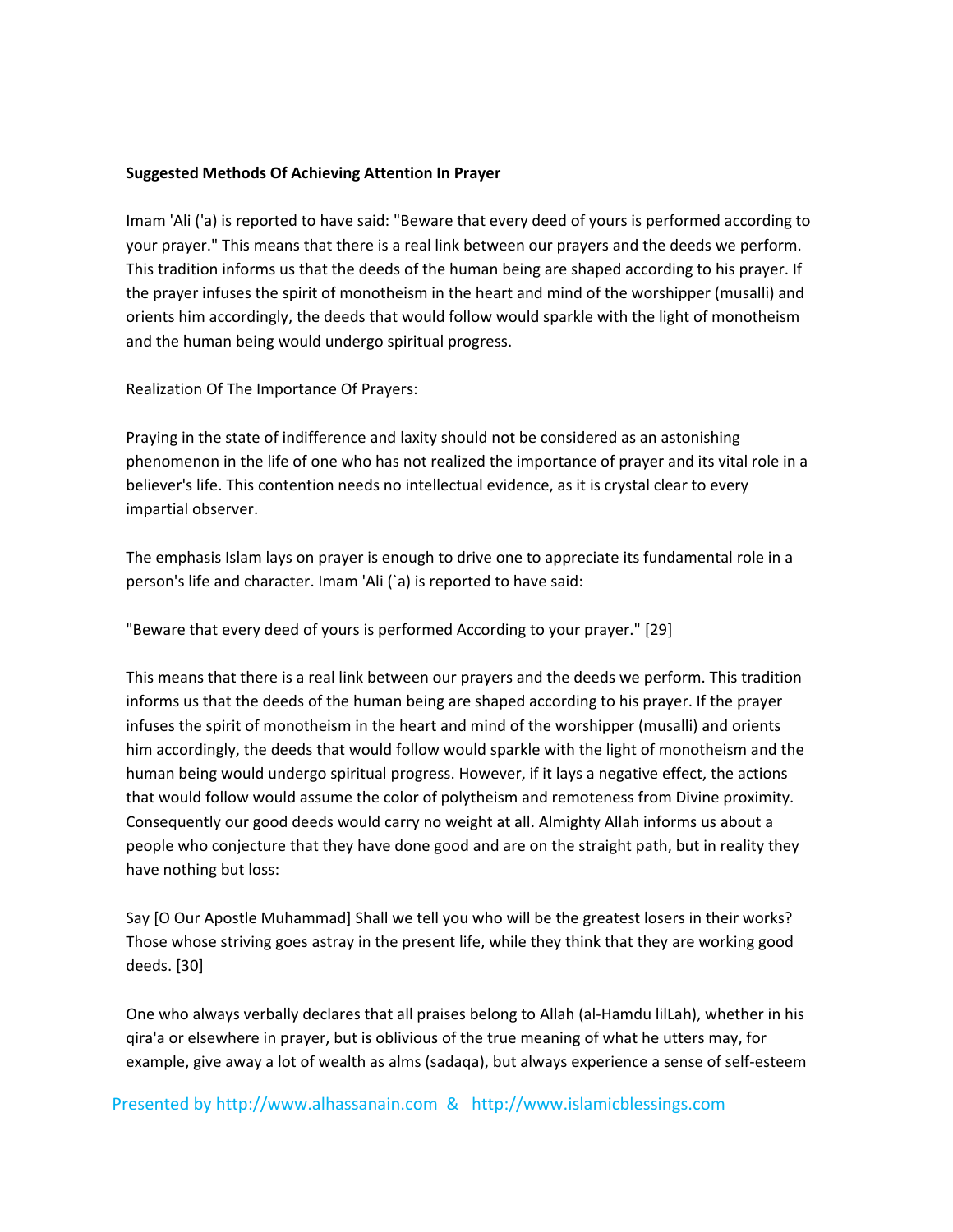(`ujb), thinking that he has done a favor on Allah. This is while the core of praise restricts it for the real doer of good or possessor of an attribute of perfection, which in the language of Qur'an is none other than Allah. The Holy Qur'an says:

All praises belong to Allah. [31]

Whenever anyone does any good 'the doer and the deed' both are the creation of Allah, since their existence as well as subsistence entirely depends on His power. And since He is the sole Creator and whatever He creates is beautiful, every beautiful deed is His:

'One who made beautiful all that He created' [32]

Furthermore, since He is the sole possessor of all perfect & beautiful attributes, all praises belong to Him:

Allah, excepting Him, there is no God; His are the beautiful Names. [33]

Therefore how can one ever think highly of himself for having given something that he really and ontologically does not possess? How can one ever extol himself for a good deed that the Almighty enabled him to perform? One, however, who understands and always pays attention to the fact that all praises solely belong to Allah and appreciates its true meaning would always thank Allah for the blessing of enabling him to give his wealth for His sake. To express takbir in prayers and be ignorant of its meaning or inattentive of the same, would not make one God-wary in many of his acts. Allahu Akbar means that Allah is greater than whatever is described of Him. In simpler words, He transcends the bounds of finitude and is free from every kind of shortcoming or imperfection. He is Infinite and present everywhere:

' ... Whithersoever you turn, there is the face of Allah ...' [34]

One, therefore, who does not inculcate this truth in his mind and heart in prayer would always blemish his soul with the taints of 'sin'. Sin, which is disobedience to the Creator, is a practical expression of polytheism, whereas the worshipper declares the Non-composite and Infinite reality of His Creator which is equal to the impossibility of even the assumption of a second.

In simpler terms: The Holy Quran informs us of a people who worship their vain desires and consider them as their God:

Have you seen him who has taken his vain desire to be his God? [35]

Therefore "obeying" one's vain desires is to worship them, which is tantamount to polytheism. In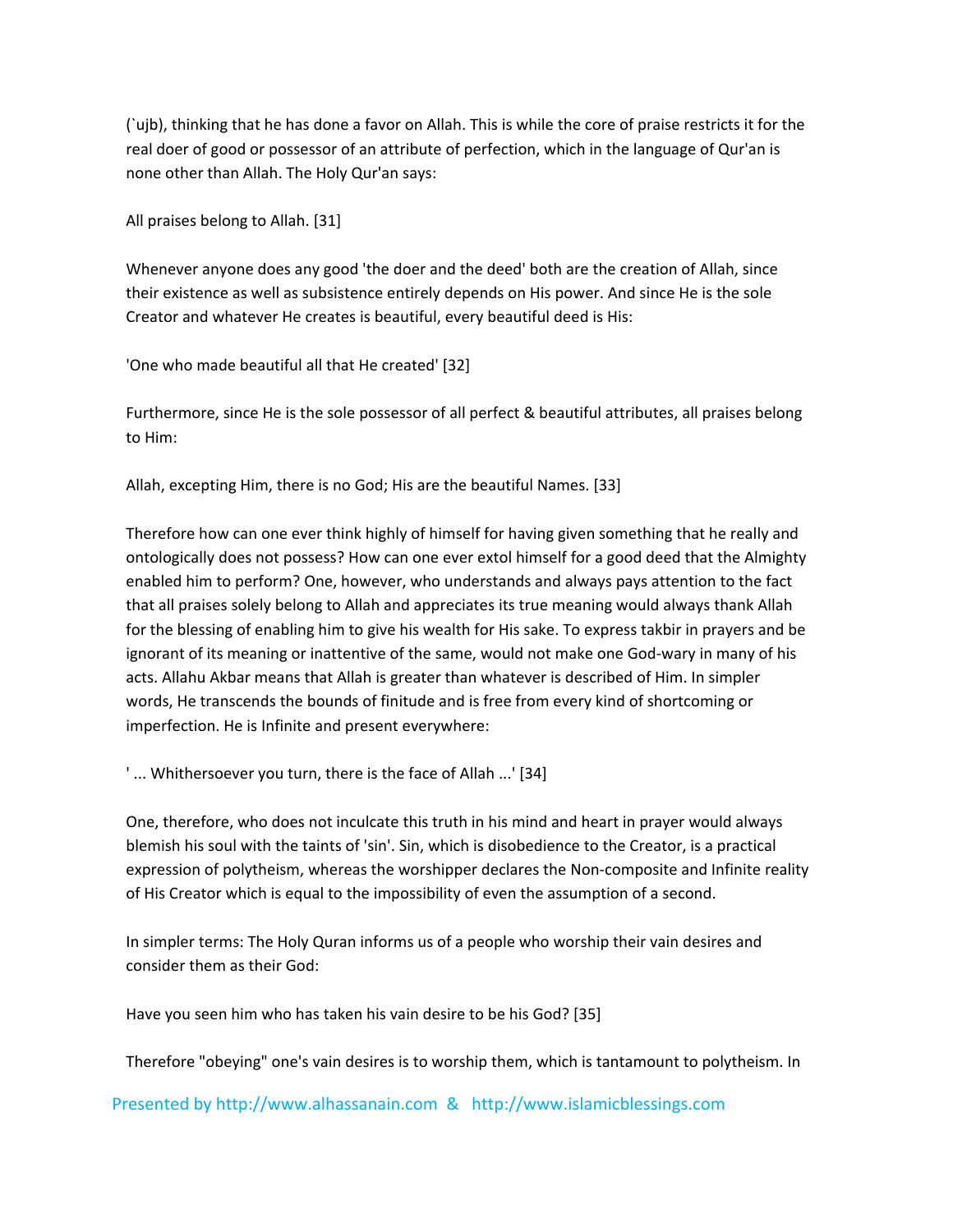other words whosoever prefers his vain desires to some of the commands of Allah is practically declaring polytheism.

If the musulli were to understand the above, and realized the meaning of takbir, and mold the heart accordingly, he would always be deterred from sin. Small wonder it is that the Holy Qur'an says:

...And keep up prayer; Surely prayer restrains one from indecency and the forbidden... [36]

# **Finding Unoccupied Time And Unoccupied Heart**

A very important method of attaining huduru'l qalb suggested by some scholars of ethics is to apportion a specific time for prayer, a time in which you have no preoccupations to busy your mind and heart with. Habituating oneself in praying with a free mind would really help the novice in the path of Allah to attain concentration and maintain the same throughout his worship. It is only by means of proper discipline and organization that such a practice can be achieved. It is impossible for the contemplative who has realized the close link between his prayer and his deeds to be slothful and give less importance to prayer.

[29] Imam 'Ali (`a), Nahju'l Balagha, letter no. 27 [30] Holy Qur'an, 18:103‐104 [31] Ibid, 1:2 [32] Ibid, 32:7 [33] Ibid, 20:8 [34] Ibid, 2:115 [35] Ibid, 25:43 [36] Ibid, 29:43

Section 7 : The Effect of Maintaining Attention in Prayer

# **The Effect of Maintaining Attention In Prayer**

If his disposition has not been eclipsed by his misdeeds, the desire to attain perfection never ceases, and the wayfarer continues on his journey towards his Beloved. Almighty Allah molded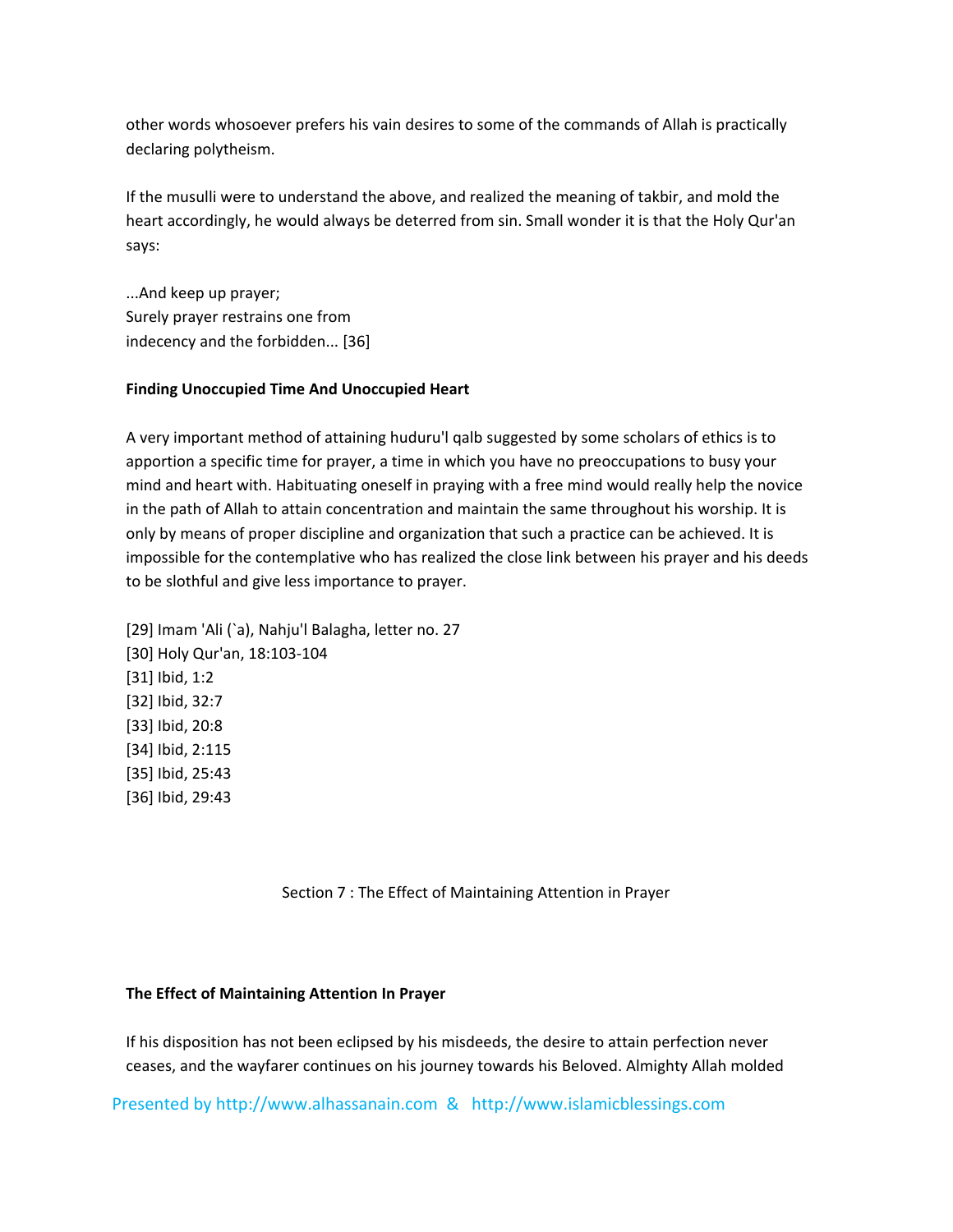the human being in a manner that he yearns and is able to soar forever and achieve the higher levels of perfection... His aim is the Infinite. Examples of such a drive is manifested in the human being's craving for infinite knowledge, power, and beauty... The beauty here lies in how the Creator designed the human being: although man has nothing of his own, not even existence to own his finite perfection, the Infinitely Perfect continually welcomes him to Himself: "To Allah is the homecoming"

O Man! You are striving Unto your Lord Laboriously, And you shall encounter Him. [37]

The Holy Prophet (s) is reported to have said:

Verily prayer is A means for the believer to attain God's proximity. [38]

One of the most sublime effects of observing attention in prayer, as indicated in the above narration, is Allah's nearness and proximity. The abovementioned verse of the Holy Qur'an also tells us that man is a traveler in thus world and that his destination is the neighborhood of his Beloved Creator. Again, in chapter 35, verse no. 18, we read:

And whosoever purifies himself, purifies himself only for his own soul's good. To Allah is the homecoming (destination) [39]

Almighty Allah prescribed a set of devotional acts for man to enable him to soar to His Proximity and attain knowledge of His Exalted Presence. It is this sacred aspiration wherein lies the true happiness of the human being. To understand this reality does not require one to search for intellectual proofs. The innate nature (fitra) of the human being itself is a proof of this reality: the human being innately aspires to attain infinite perfection, which exists in none other than his Creator. If his innate nature has not been eclipsed by his misdeeds, the desire to attain perfection never ceases, and the wayfarer continues on his journey towards his Beloved. Almighty Allah molded the human being in a manner that he yearns and is able to soar forever and achieve the higher levels of perfection. He naturally does not aspire for limited perfection. His aim is the Infinite. Manifestations of such a drive are the human being's craving for infinite knowledge, power, and beauty. Independent Infinite perfection, however, solely belongs to God, since He alone is the Necessary Existent. His near servants, however can enjoy His proximity and perpetually soar and progress, since the journey is endless. The beauty here lies in how the Creator designed the human being: although man has nothing of his own, not even existence to own his finite perfection, the Infinitely Perfect continually welcomes him to Himself: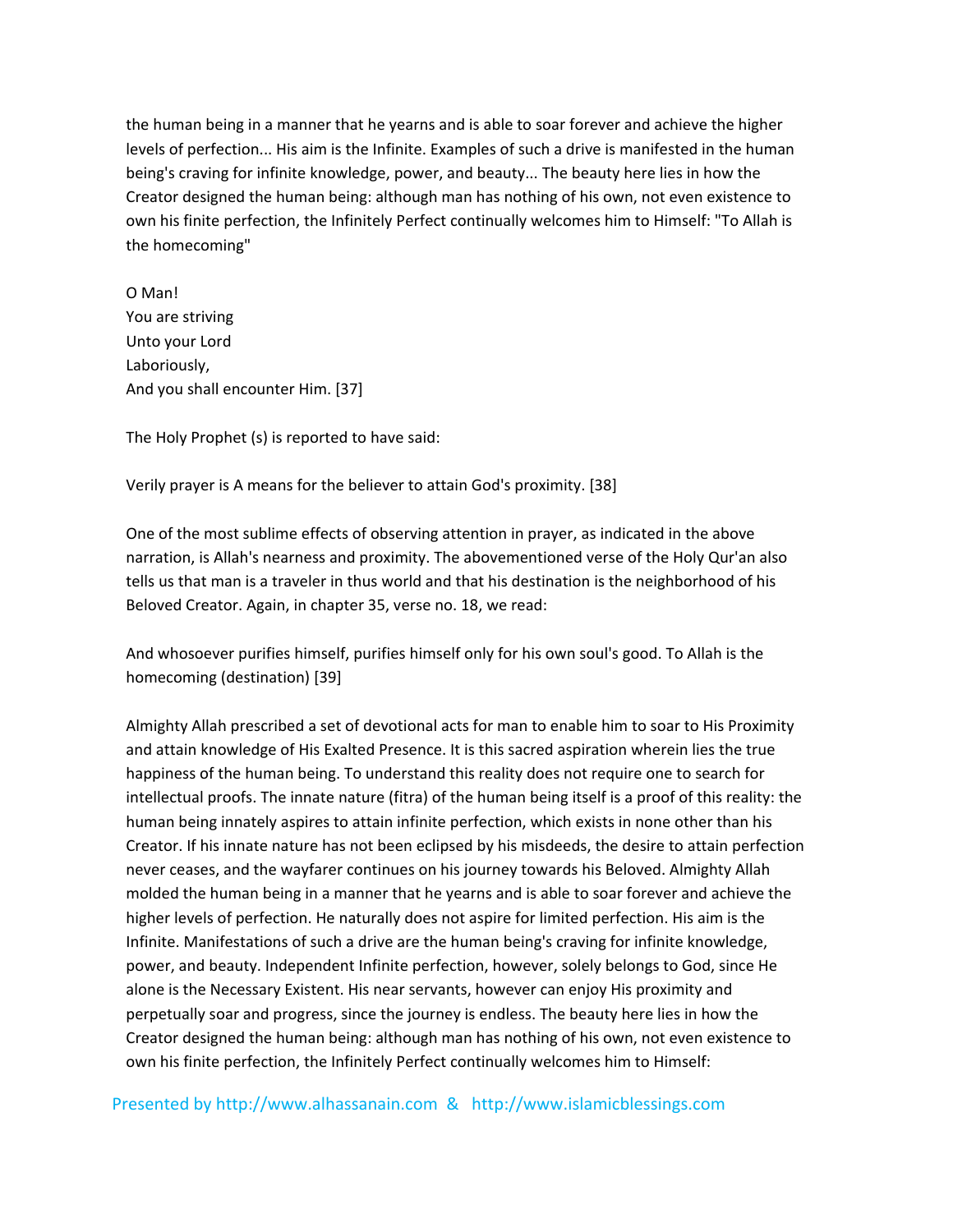And Allah continually Invites To the abode of peaceAnd continually Guides whosoever He wants To the straight path [40]

To Allah is the homecoming. [41]

The process of getting closer to God should not mislead us to believe that God is at a higher physical plane and we would reach him if we observe attention in our prayers. Rather, the distance is not physical but metaphysical and spiritual.

The human being through a continual process of inculcation of truth in his prayer, undergoes a spiritual transformation: the prayer teaches and orients him. It ignites his heart to repent and wake up. It forces him to seek forgiveness of the sins that he has committed; it teaches him to be an obedient servant of God; it perpetually transforms him and transports him towards true monotheism. Therefore if concentration is always maintained therein, the true aspirant of perfection can purify his inner self and obey all whatever Allah has commanded him. It is the sense of indifference in man that creates doubt in the possibility of attaining the higher levels of human perfection that the gnostics (awliya') speak about. If one were to painstakingly contemplate and understand even the overt and outer meaning of what he expresses in prayer, he can surely undergo spiritual change.

How can the musalli always have the audacity to declare the immaculate nature of God, when he manifests in his practical life actions that are incongruous with his declaration? To rely on people's wealth, for example, is an extension (misdaq) of such incongruity: how can one pin his hopes on a human being like himself who (in reality) neither possesses anything of his own, nor has knowledge of his next moment? How can one show respect to another due to the wealth and affluence of the latter, while he always declares that all praises belong to God, which finally means that every entity is His property? If one were to carefully ponder over what he expresses in prayer and understand the essence of their meaning, his actions would shine with the spirit of monotheism and transport him to the hometown which his heart naturally aspires.

[37] Holy Qur'an, 84:6 [38] al‐Hindi, Kanzu'l Ummal, tr. 18907

[39] 'Masir' in the verse has a meaning worthy of consideration. Its verbal noun (masdar) is 'sayrurah' (the process of becoming). Raghib, the well‐known lexicographer, in his Mufradat says: 'Sara is to transfer from one state to another.' (al‐Mufradat, p. 149). The human being by means of devotional practices undergoes a perpetual process of change of state, which according to the Holy Qur'an is endless, since the path to Allah, Whose reality is Absolute & Infinite Perfection is endless. We say this because whatever distance the human being would be enabled to cover, he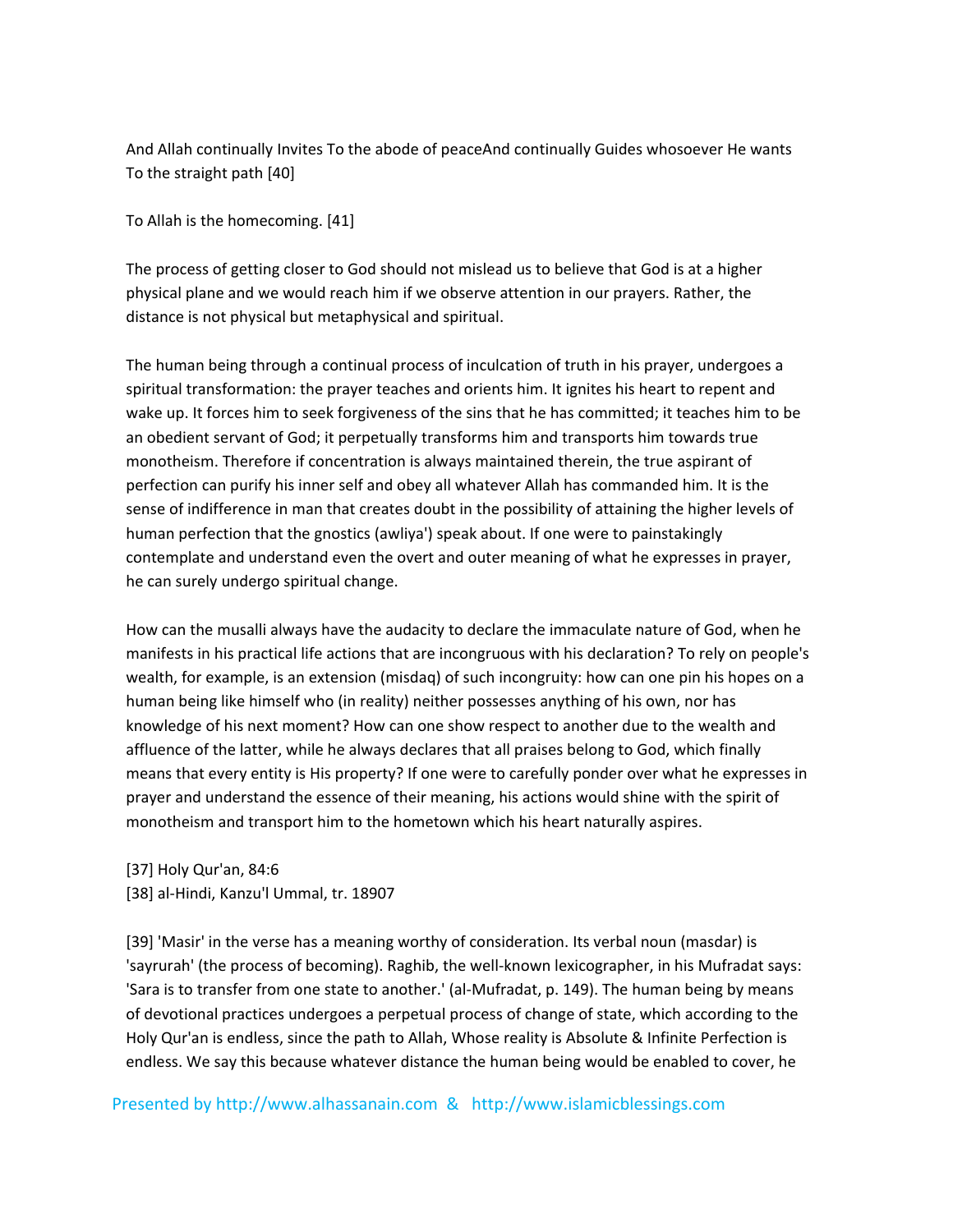would never attain Absolute Perfection something that is perceivable only for the Necessary Being. Even if he were to attain unimaginably exalted heights through devotional practices his perfection would still be limited.

[40] Holy Qur'an, 10:25 [41] Holy Qur'an, 35:18

Section 8 : The Meaning of Prayer

# **The Meaning Of Prayer**

...In Islamic traditions we understand the real meaning of 'takbir' as 'Allahu Akbar min an yusaf' (God is greater than what is described of Him) ...His ownership is real and ontological (haqiqi and takwini): He has total control over all His creation, and can lay any kind of effect on any one of them. Therefore, every sort of knowledge, wisdom, wealth and treasure is His, and totally under His control... we should engrave in our minds the fact that we are placing the most honored part of our body (our face) on the most insignificant of things (earth).

The scope of this short appendix is too limited, and hence we shall only explain some parts of prayer here below:

# **Niyya [Intention]**

It is not necessary for one to pronounce the niyya verbally, for the its reality is "the intention of doing an action". The musalli (the one who prays) has it in his mind and knows what prayer he is going to recite. The fuqaha in their books of jurisprudence mention the necessity of the intention of qurb (attaining nearness of Allah). They say that we must pray with the intention of attaining nearness of Allah.

The worshipper is advised to be extremely watchful lest his intention mixes with any of his worldly interests, for that will destroy the edifice of his prayer. Ethicians or the `ulama‐u1‐akhlaq have underscored with convincing proofs the fundamental importance of niyya or intention.

Another very important necessity is to maintain one's niyya till the end of his Salat; for at times, the musalli may begin with a purely Divine intention, but when he senses an onlooker around him, he changes his attitude due to the latter's presence.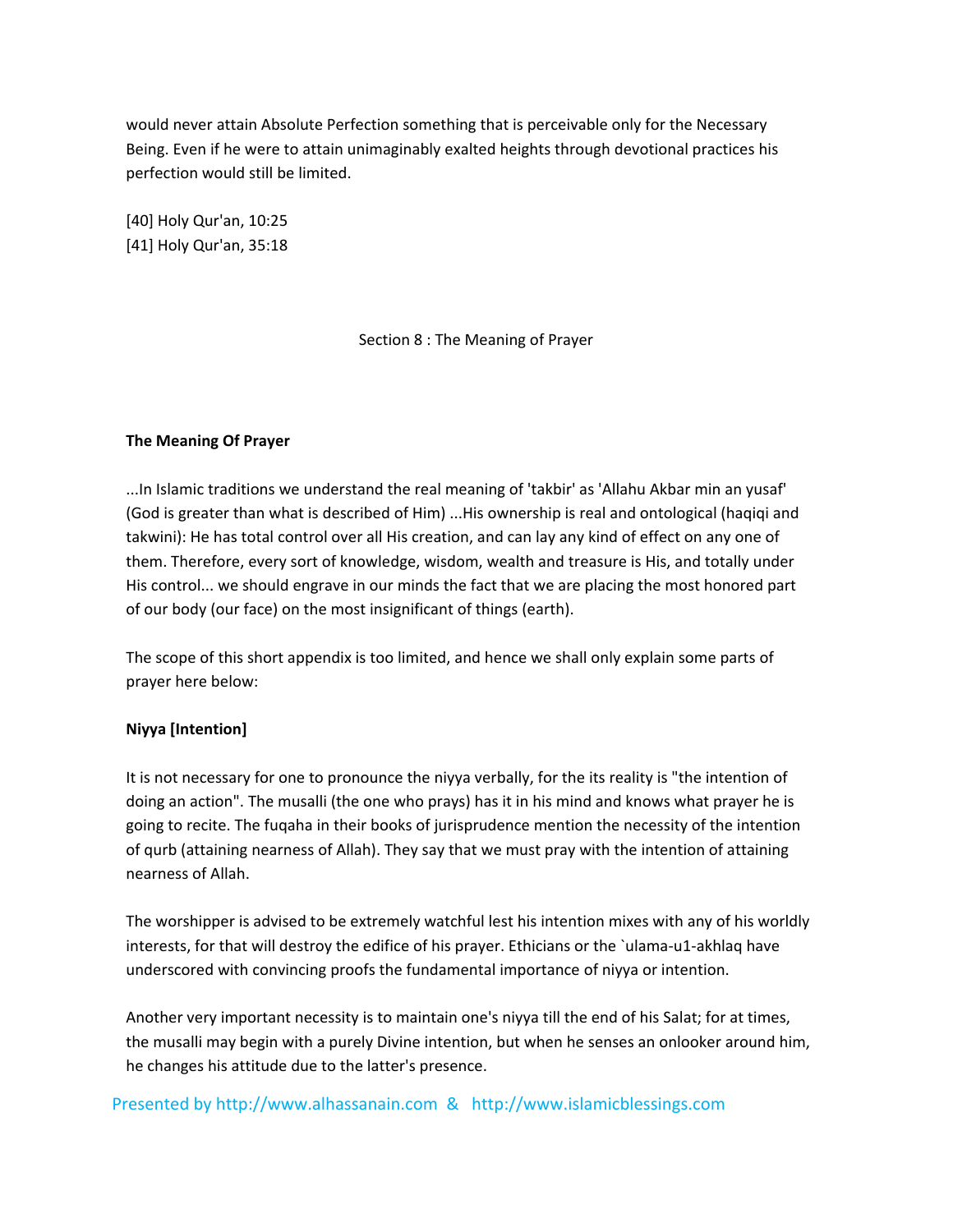# Takbiratul Ihram

# Allah is Greater

This is when the musalli pronounces the words 'Allahu Akbar' translated as `God is the Greatest' or `God is greater (than every other being)'. When uttering these words he must inculcate in himself the fact that no being in the world of creation is greater than Allah. He should visualize the reality that every element of his body and soul is totally dependent upon Allah's Will. Hence he has no reason to think for himself as possessing any degree of greatness whatsoever. Instead he should express his lowliness in front of his Great Lord in a way that he tangibly senses his total dependence to Him.

In Islamic traditions we understand the real meaning of 'takbir' as 'Allahu Akbar min an yusaf' (God is greater than what is described of Him).

Qiyam [Standing Upright with no movements]

The Islamic jurists are of the opinion that whoever is indifferent of this pillar of Salat, his Salat becomes null and void (batil). The secret of qiyam is very interesting: the Ahlul Ma'rifa (the learned scholars) know qiyam as referring to al‐tawhidul af'ali (unity of actions). This means that every action that any being performs entirely stands by the Power of Allah. [This however should not be taken to mean that God does the action for man and man has no role in his action; man has been given a will and can choose the path that he desires.] Therefore, as we stand in qiyam, we must place this exalted meaning in our hearts too.

# **Qira'a [Qur'an‐Recitation]**

The musalli then recites Suratu'l Hamd and another chapter from the Holy Qur'an. Before reciting it, however, he should, in accordance with the teachings of the Qur'an, seek refuge in Allah from the accursed Satan. Then he must recite distinctly (tartil) the Fatihatul Kitab and inculcate in his mind the meaning of every sentence that he recites. Following is a simple translation of Suratul Fatiha:

Suratu' l Fatihah

Bismillahir Rahmanir Rahim

1. I begin with Allah's Name, the All‐merciful (al‐Rahman), Whose Grace and Mercy cover every created being, the Ever‐Merciful (al‐Rahim), whose specific Mercy is enjoyed by the believers.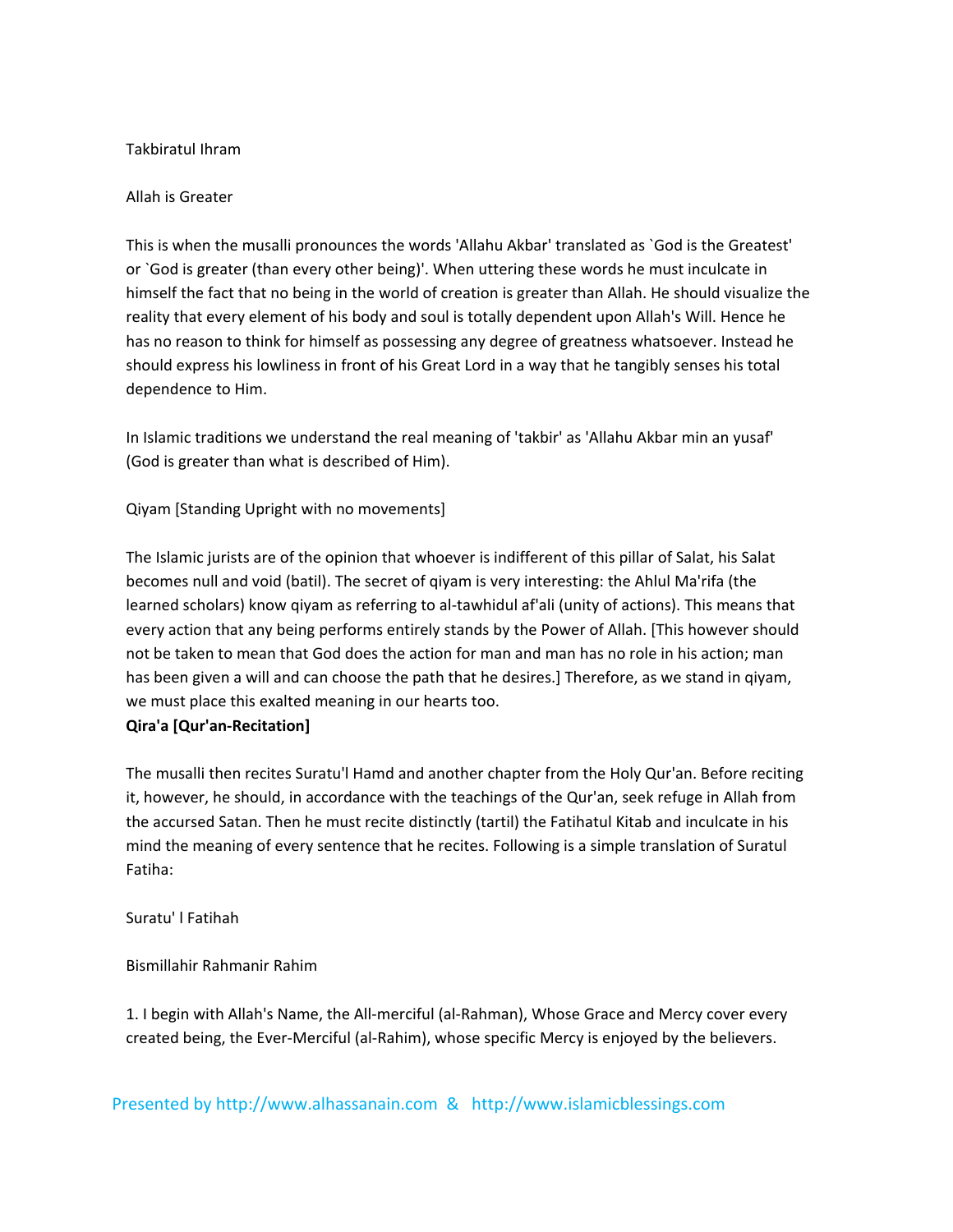# Alhamdu lillahi Rabbil alamin

2. All praises belong only to Allah, the Lord of the worlds. [The Name Allah is a proper noun that refers to the Exalted Being and is believed to manifest all His Perfect qualities and attributes. And the word 'rabb' which we translated as 'Lord' has a much comprehensive meaning. It means `the Absolute Owner, Provider, Sustainer and Trainer'. This means God provided, and continues providing existence to us; He owns every element of our being; He provides us, out of His Mercy any perfection that He wants, and guides us at every step on our way to His nearness.]

# Al Rahmanir Rahim

3. The All‐merciful (al‐Rahman), Whose Grace and Mercy covers every created being, the Ever‐ Merciful (al‐Rahim), whose specific Mercy is enjoyed by the believers.

# Maliki yawmiddin

4. Owner of the Day of Judgment (and every existing being). [We must understand the fact that Allah's ownership is not relative or superficial, as is man's. His ownership is real and ontological (haqiqi and takwini): He has total control over all His creation, and can lay any kind of effect on any one of them. Therefore, every sort of knowledge, wisdom, wealth, treasure is His, and totally under His control. ]

Iyyaka na'budu wa iyyaka nasta'in

5. You alone we worship, and from You alone we seek help.

Ihdinas siratal mustaqim

6. [O Allah] Guide us on the straight path.

Siratal ladhina an'amta `alayhim ghayril maghdubi `alayhim walad dallin

7. The path of those on whom You have blessed; not of those who have earned Your wrath, nor of those who have gone astray.

Having recited Suratu'1 Hamd the musalli is allowed to recite any other Sura of the Holy Qur'an apart from those that contain verses, that if read or heard, oblige him to prostrate (or do sajda) according to the Islamic law.

Since many of us recite Surat al‐Tawhid as our second Sara, I shall give a simple meaning of the same in the following pages.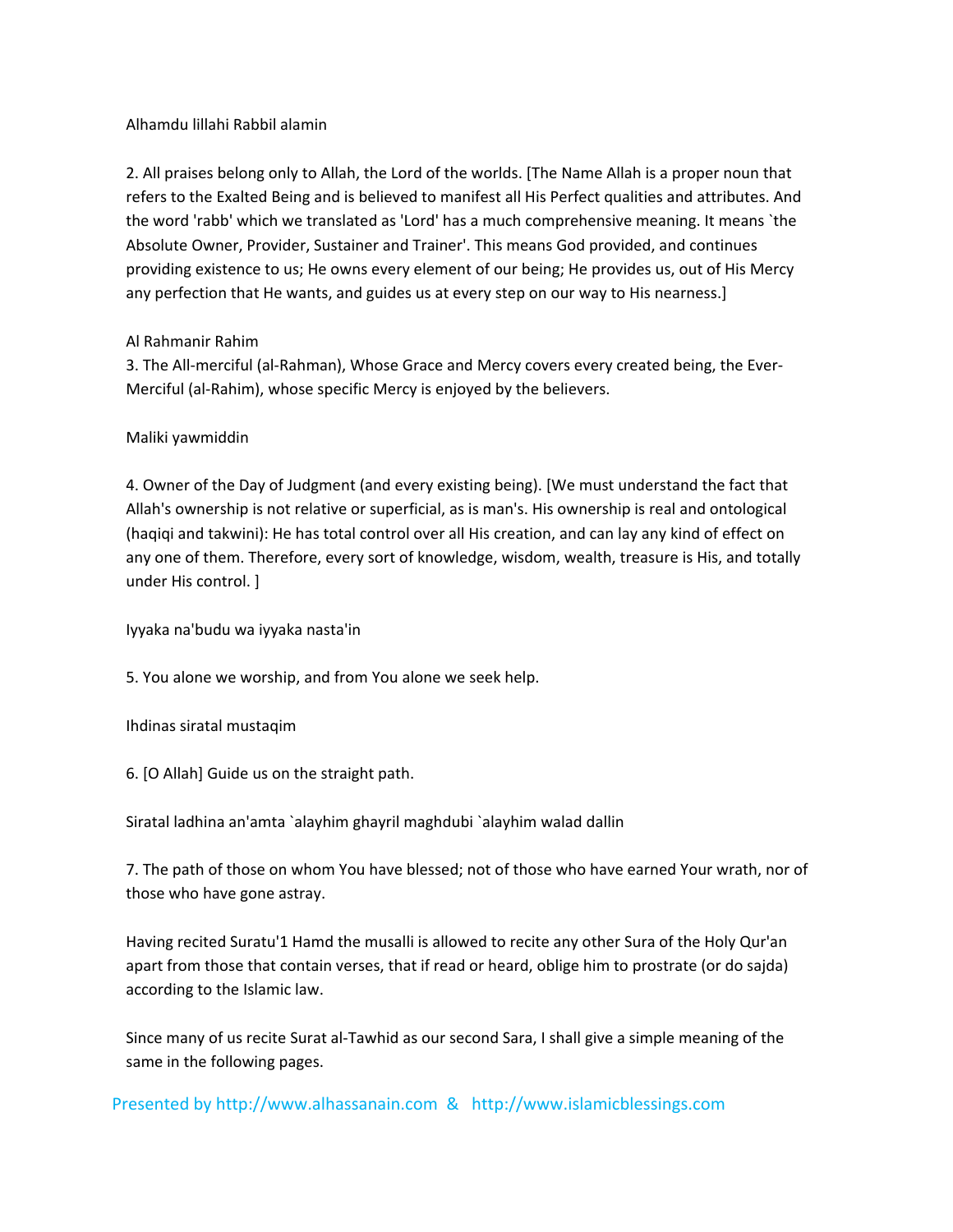Surat at‐Tawhid

Bismillahir Bahmanir Rahim

1. I begin with Allah's Name, the All‐merciful (al‐Rahman), Whose Mercy covers every dependent being, the Ever‐Merciful (al‐Rahim), whose specific Mercy is enjoyed by the believers.

Qul Huwallahu Ahad

2. Say (O Muhammad) He Allah is One (meaning Non‐composite He cannot be divided like the divisible one. He possesses Infinite existence)

Allahus Samad

3. Allah, the Everlasting Refuge [42]

Lam yalid wa lam yulad

4. He begets not (i.e. nothing has been separated from his Exalted Nature), nor is he begotten (i.e. he did not separate or come out from another being)

Wa lam yakun lahu kufuwan Ahad

5. And there is none like Him (because every other being has been created, and is dependent, save Him the Independent).

Ruku' [Bending In Utter Humility]

Then the musalli bends in humbleness to his Lord, and expresses Allah's Immaculate Nature, as follows:

Subhana Rabbiyal `aDhimi wa bihamdih

Free from all imperfections is my Exalted Lord, And I praise Him.

Sujud [Prostration]

Sujud is known to be the HIGHEST DEGREE of submission (istikana) to God. Therefore, as we recite the dhikr of sujud, we should inculcate in our minds the fact that we are placing the most honored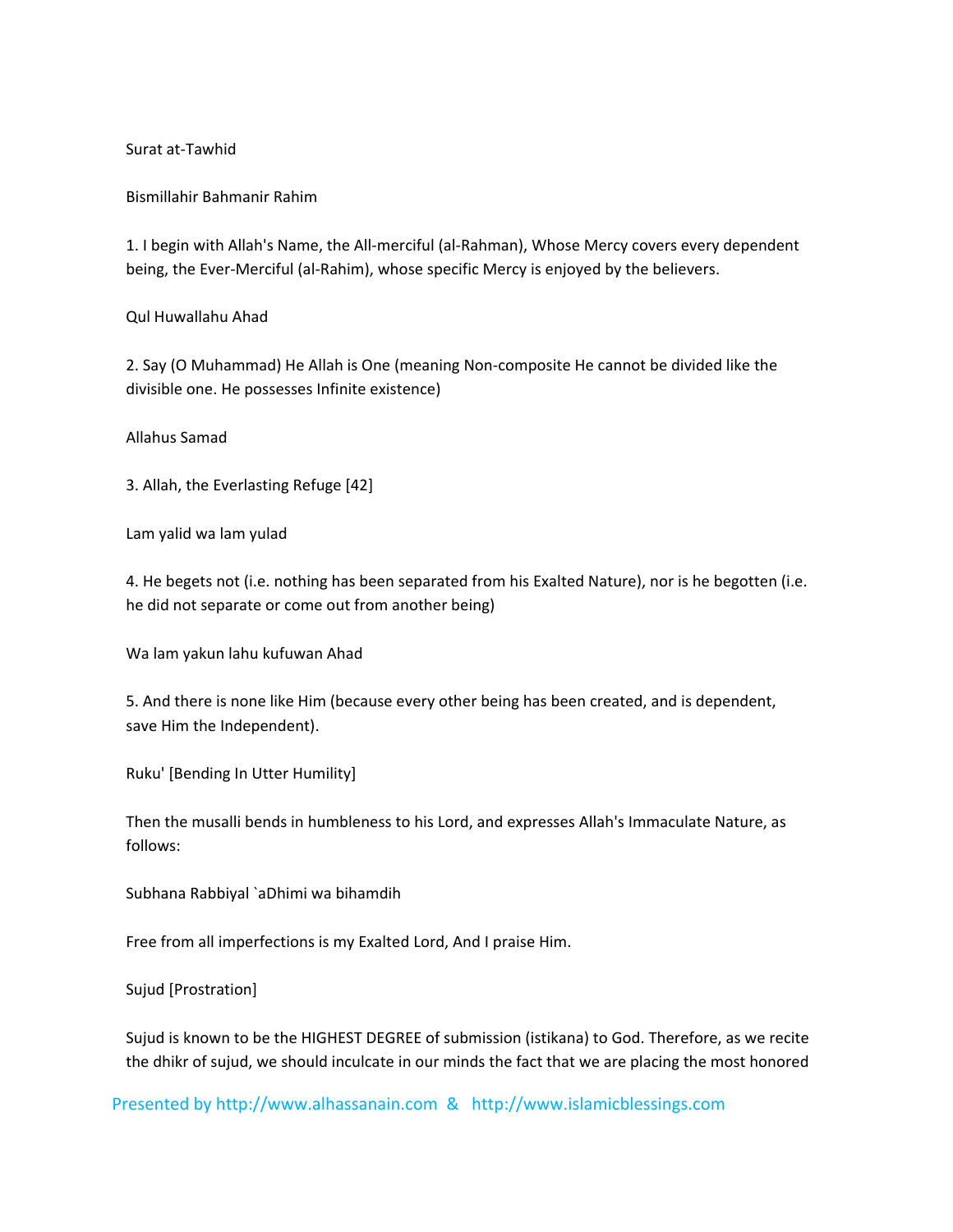part of our body (our face) on the most insignificant of things (earth).

The dhikr of sujud is as follows:

Subhana Rabbiyal a`alaa wa bihamdih Free from defects is my Lord, the Most High, And I praise Him.

[42] This is Arthur J. Arberry's translation which is known in some circles to be one of the best available today. Nevertheless, it would not be unbeneficial to understand the word "as‐Samad" better. Its means 'the One Intended to accomplish one's needs.' This meaning is also narrated from Imam Muhammad al‐Baqir (`a) as quoted in the sacred text of al‐Kafi. `Allamah Tabataba'i in his al-Mizan believes that the other variant meanings given for "al-Samad" in some holy narratives of the Imams (`a) are the said meaning's inseparable attributes (lawazim) ‐ see al‐Mizan, v.20, p.391. There is another translation from `Izzuddin al‐Hayek which reads: 'Allah is the Eternally Besought of all.' vide p.954, An approximate Translation of the meanings of the Honorable Qur'an in the English Language, Dar al‐Fikr, Lebanon.

Section 9 : Memoirs of the God Wary

# **Heavenly Stars Memoirs & Anecdotes Of the God‐Wary**

...'How much time is left for midday?,' because he had no watch with him, and had no strength to look at the watch; after every 15 minutes he would ask us (the time), not because his prayer should not be prayed outside its time, but because of performing prayer at the beginning of its time ...

... Once again, he said with disappointment: 'Why do you deal with me in such a way. Take back the food, so that I perform my prayer.'

... I only have hope of God's Grace and have no [action] at my credit to be hopeful .

... so that his eyes does not even fall once at a ghayr mahram woman. I observed this from him as an established habit...

I: Spiritual Ablutions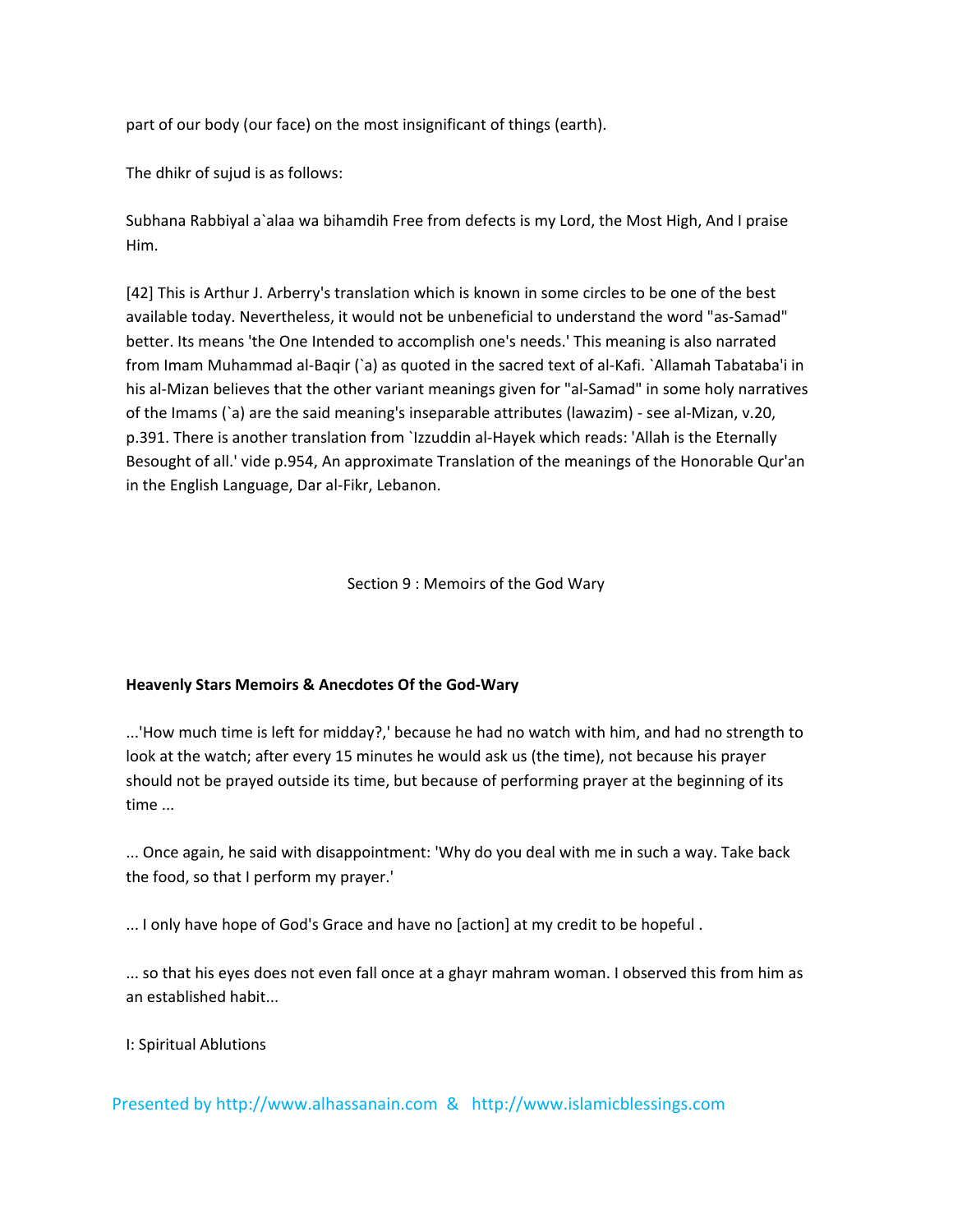Allah (swt) says in the Holy Qur'an:

Surely Allah Loves those who turn unto Him constantly and Loves those who continually purify themselves. [43]

The Holy Prophet (s) is reported to have said:

If you can always be in the state of wudu', than do so; for verily if the Angel of death were to take the soul of a servant of God while the latter is in the state of wudu, martyrdom is written for him. [44]

Imam Jafar al-Sadiq (`a) is reported to have said:

Wudu upon wudu is light upon light. [45]

IMAM KHUMAYNI REGULARLY RENEWS HIS WUDU'

[In one of her memoirs, Ms. Dabbagh says:] "...One of these points was the orderliness & discipline of the personal life of that great man [i.e. Imam Khumayni]: discipline in reading the papers, discipline in [his] meetings, discipline in reading letters, and discipline (even) in renewing his wudu'. Definitely it was not such that you suddenly ask for him, and are told that he has gone to renew his wudu'. He rather had a specific time for that. I remember one day in the building that was opposite the house of the Imam in Paris, I together with other brothers was busy listening to an audio cassette. Suddenly I remembered that I must leave, for it was the time of the renewal of Imam's wudu'. I thought that I must inspect the basin so that it is clean and orderly. I did not like the house for which I was responsible, to look disorderly. The brothers said, 'Come on, does it mean that he has a specific time for that?' However, I went and cleaned, and incidentally, the Imam came at that very moment. [46]

# Ms. Marziye Hadidechee

Famously known as Dabbagh: a member of the team sent to Moscow for conveying the late Imam Khumayni's message to Gorbachev.

# IMAM KHUMAYNI CLOSES THE WATER TAP BETWEEN THE ACTS OF WUDU'

"On several occasions I have seen Imam Khumayni performing wudu', and noticed that he closes the water tap between the acts of wudu', and re‐opens it (only) when it is necessary, to avoid any extra water to flow from the tap. This is while most of us do not have the smallest degree of attention toward the matter of israf (wastage). For example, from the time we intend to perform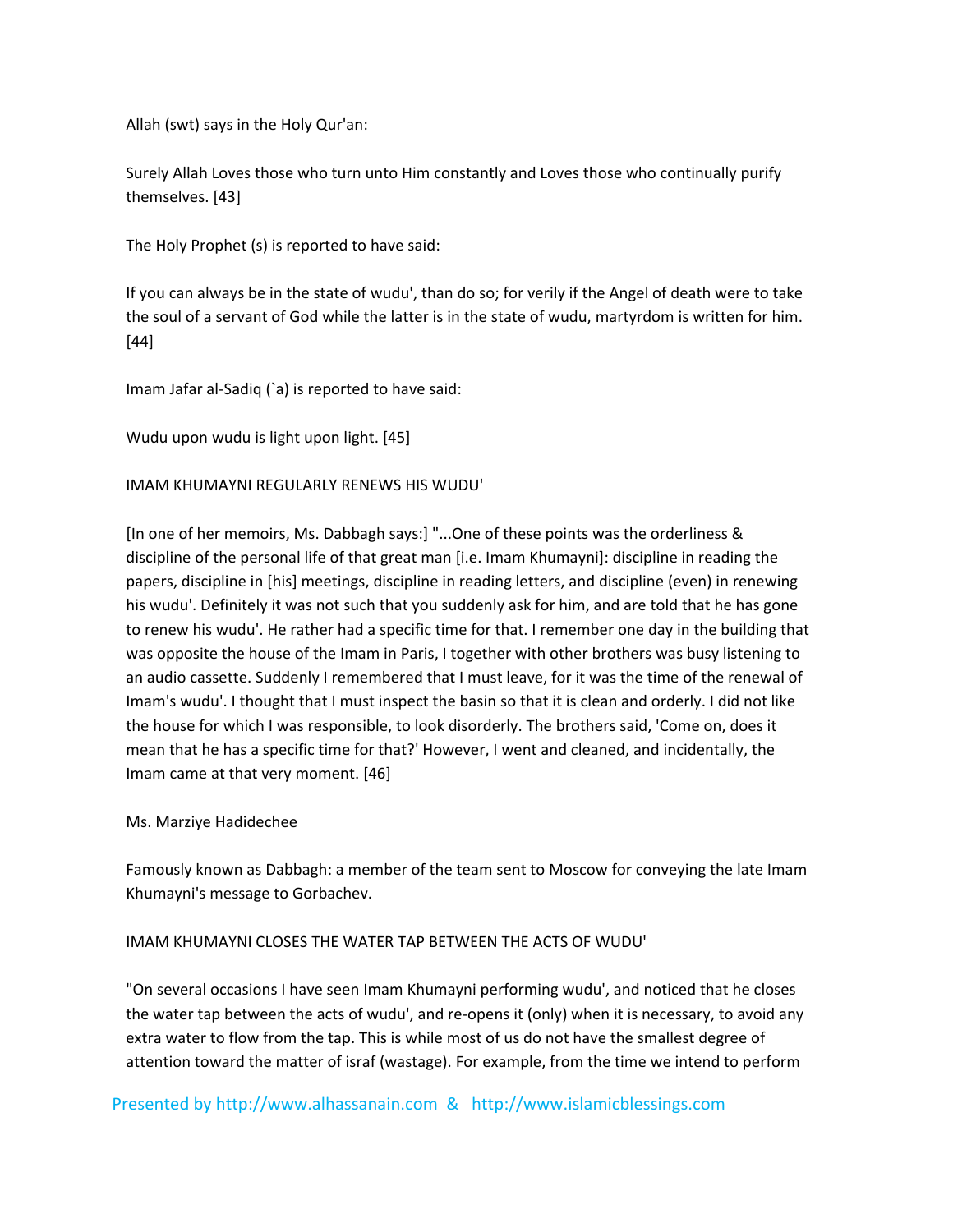wudu', the tap is open until when our ablution is completed. Whenever Imam [Khumayni] wanted to perform wudu', he was very careful in using less water. This vigilance was witnessed in the most minor of his movements. He always performed ghusl (the Friday major ablution) before the call of prayers at Friday noon, and his Friday ghusl was never left. Whenever the Imam performed wudu', he would perform all the parts of it facing the qibla. Even if the basin was not in the direction of the qibla, at every instance, after taking a handful of water, he closed the tap, and facing the qibla, washed his face or hand. Imam Khumayni, in accordance with his self‐ commitment and Islamic belief, tried to practice whatever he preached. For example, if during wudu' he reminded one of his family members not to use water more than necessary, he too carefully followed the same..." [47]

Dr. Mahmud Burujardi Imam Khumayni's son‐in‐law

'IT IS NOT THE TIME FOR AN INTERVIEW NOW.'

"One day in Paris a person came and said: 'The Americans have come to take an interview with Imam Khumayni, and this program shall be broadcasted live. If such an action transpires than naturally other European countries would follow suit, and this can be effective in revealing the stances and movement of the revolution.'

Incidentally it was a Friday. I came to Imam Khumayni and informed him of the matter. He said: 'Now is the time of doing the recommended acts-the Friday ghusl, not the time for an interview.' When he had performed the recommended acts of Friday, he said: 'I am ready for the interview.'" [48]

Ms. Marziyeh Hadidechi

II: On Prayer

Allah (SWT) says in the Holy Qur'an:

Be you watchful over the prayers,And the middle prayer;And stand obedient to God. (2:238)

The Holy Prophet (s) is reported to have said:

The best of deeds to Allah is prayer in the beginning of its time

What follows are thought provoking memoirs of people who got the advantage to observe great Muslim scholars at prayer time: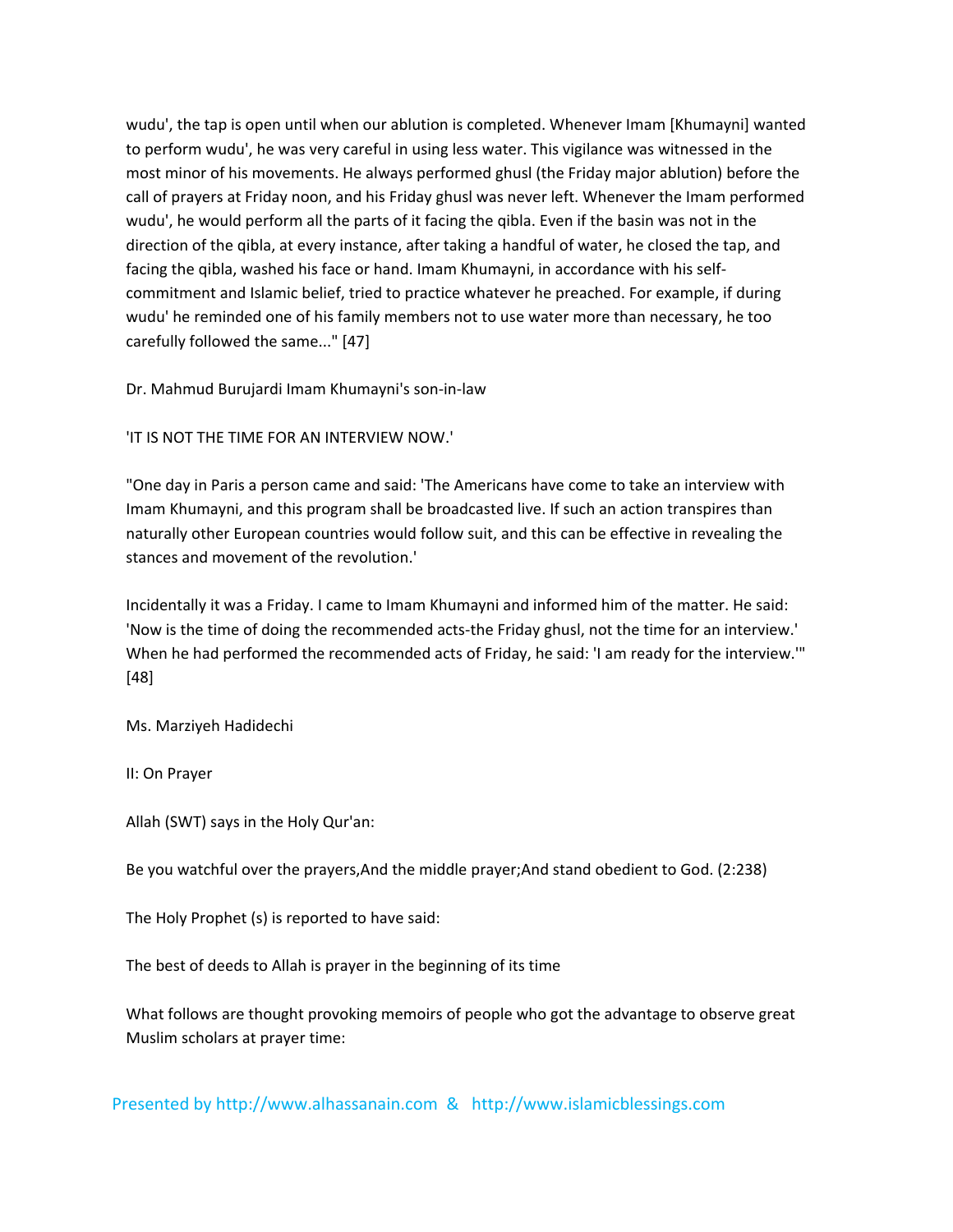# **A YOUTH EXTREMELY OBSERVANT OF PRAYER TIME**

"Of the important distinguishing characteristics of Imam Khumayni was that he always performed the prayer at the beginning of its time, and would give importance to the recommended prayers (nawafil) . This characteristic was present in him since the beginning of his youth age, when he hadn't exceeded twenty years. Some friends used to say: "We thought in the beginning that God forbid, he performs his prayers at the beginning of its time, out of show off. For this very reason, we tried to do something that if this action was out of showiness, we stop the same. For a long time we thought of it, and tried him several times in various ways. For example, exactly at the beginning of the prayer time, we would spread the table cloth (for having our meals); or arrange to set out on a journey. However, he would say, 'You go on with your food, and I shall perform my prayers. I shall eat whatever remains.' Or while leaving for a journey (at the beginning of the prayer time) he would say: 'You go ahead. I shall follow and reach you.' A long time had passed since this matter took place, and not only was his timely prayer not left, he (also) compelled us to perform our prayers at the beginning of its time."

Muhammad `Aba i

# **WHAT IMAM AL‐SADIQ (`A) ACTUALLY MEANT**

"The other issue was prayer at the beginning of its time, that he lay great importance to. He would narrate a tradition from Imam Jafar al‐Sadiq that said: 'If a person takes his prayer lightly, he shall be deprived of our intercession.' Once I said to him: 'Taking prayers lightly may mean that a person sometimes performs his prayers, while sometimes he does not.' He said: 'No. This, rather, is against the religion. Imam al‐Sadiq meant that when zuhr (noon) comes to transpire (for example), and the person does not perform his prayers at the beginning of the prayer time, he has in reality given preference to something else."

# Mahmud Burujardi

# PRAYERS IN TIMES OF GREAT DIFFICULTY

[This refers to the time Imam Khumayni was captured by the forces of the Shah.]: "Imam [Khumayni] narrated the following to me: I had said on the way that I haven't performed my prayers. 'Stop at a place, so that I perform wudu'. They said: 'We do not have the permission to do so.' I said, 'But you are armed, while I do not have any weapon. Besides, you are all together, while I am alone; I cannot do anything.' They said, 'We don't have the permission to do so.' I understood that there is no use (to go on explaining), and they shall not stop. I said, 'All right, at least stop so that I may do tayammum.' They listened to this and stopped the car. However, they did not give me the permission to come out. Whilst in the car, I bent myself and hit my hand on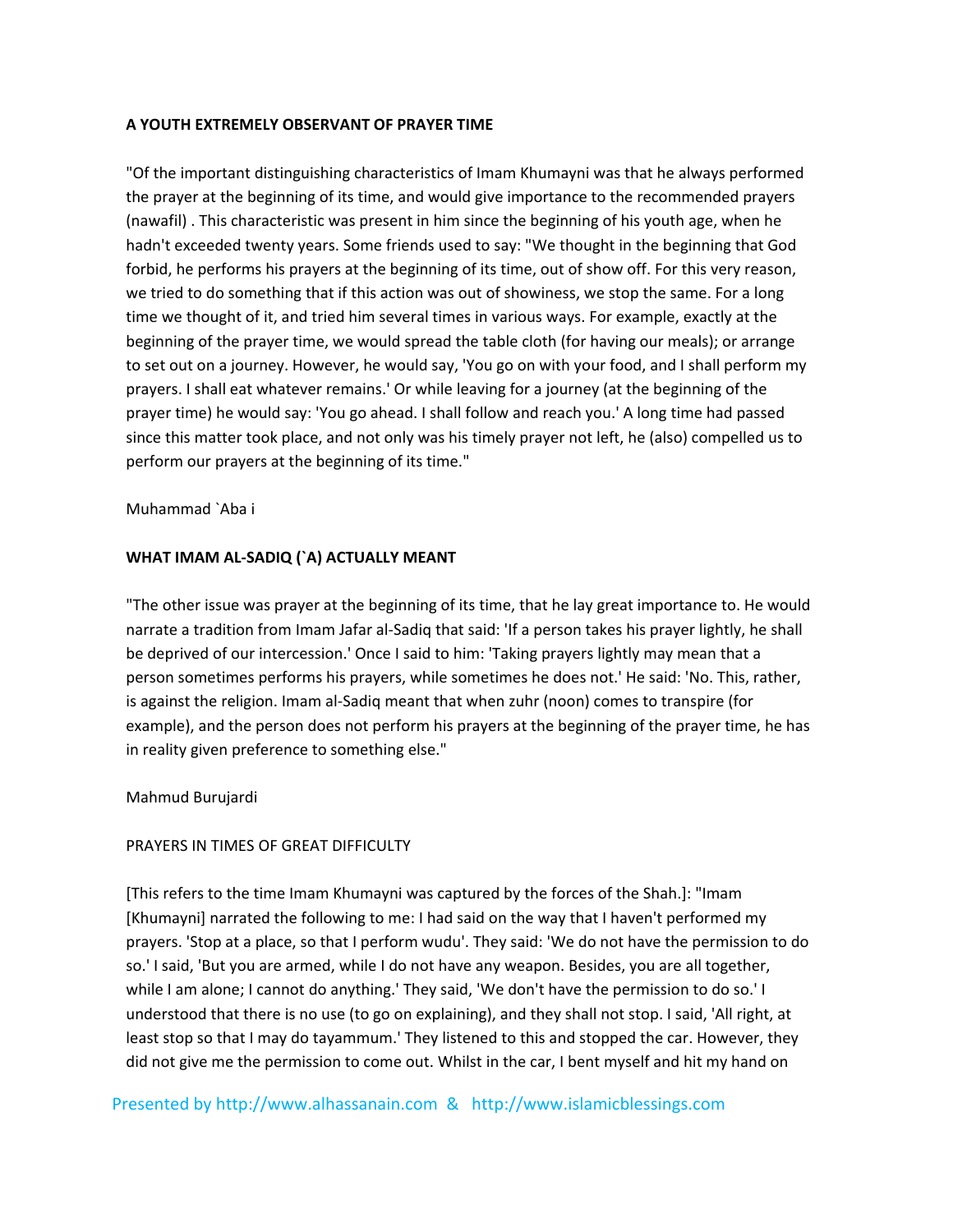the ground and performed tayammum. The prayer I offered was in the state of facing opposite the qiblah. This was because we were heading to Tehran from Qum, and the qiblah was at the South. It was a prayer recited with a tayyammum, opposite the qiblah and whilst the car was moving. This is how I prayed my subh (dawn) prayers. Maybe these two units of my prayers pleases God."

# Farideh Mustafawi

#### INDEED SUCH ARE MOMENTS WHEN THE TRUE BELIEVERS ARE CLEARLY DECIPHERED

"In one of the gatherings where, Hadhrat Ayatullah Khamenei, as the President of the time was also present. Also among those present were Agha Rafsanjani (the president of the parliament), the Commanders of the Revolutionary guards, other forces, and I, who was there as the commander of the land forces. The gathering took place in the small room of the Imam. He was seated on a chair and we sat on the ground in front of him in a circle. I do not remember whose turn it was to deliver a report, that suddenly the Imam left the room. Imam's confrontation was extremely shocking to us. The reporter could not finish what he was saying, for he was astounded and astonished as to what should he say and to whom should he address. (Thereafter) the first one to speak was Agha Rafsanjani, who said: 'Agha, are you feeling unwell?' Imam Khumayni returned quickly and cleanly said, 'No; It is the time for prayer.' I looked at my watch unconsciously. I knew the prayer time of Tehran beforehand, and can (confidently) say that the time of Imams leave for the purpose of prayer had no difference of even a minute with it ...In reality, the Imam's state of worship was such that he could not pay attention to what the reporter said moments before the beginning of prayer time."

#### The Martyr 'Ali Sayyad Shirazi

#### IN FRONT OF ALL THE REPORTERS LOVE OF THE BELOVED GIVES HIM NO RESPITE

"The Day when Shah escaped, we were in Neauphle‐le‐Chateau in Paris. The French police had closed the main highway of Neauphle‐le‐Chateau; all the news‐reporters of different countries of the world were present. The foreign news‐reporters from Africa, Asia, Europe and America, and probably 150 cameras just broadcasted the Imam's speech. Believe it that the news‐reporters numbered as such, because they were reporting about the greatest event of the year. The Shah had gone, and they wanted to know Imam Khumayni's decision. Khumayni stood on a chair near the highway, and all the cameras were focused at him. He spoke for a few minutes and said what he wanted to say. I was standing besides the Imam. Suddenly, he faced me and said: 'Ahmad, has the midday come to transpire?' I said: 'Yes, it is midday now.' Imam Khumayni, without any fear, bade them off as follows: 'Wassalamu...' Look at what moment did he leave his speech to perform his prayer at the beginning of its time. That is, at such a sensitive moment when International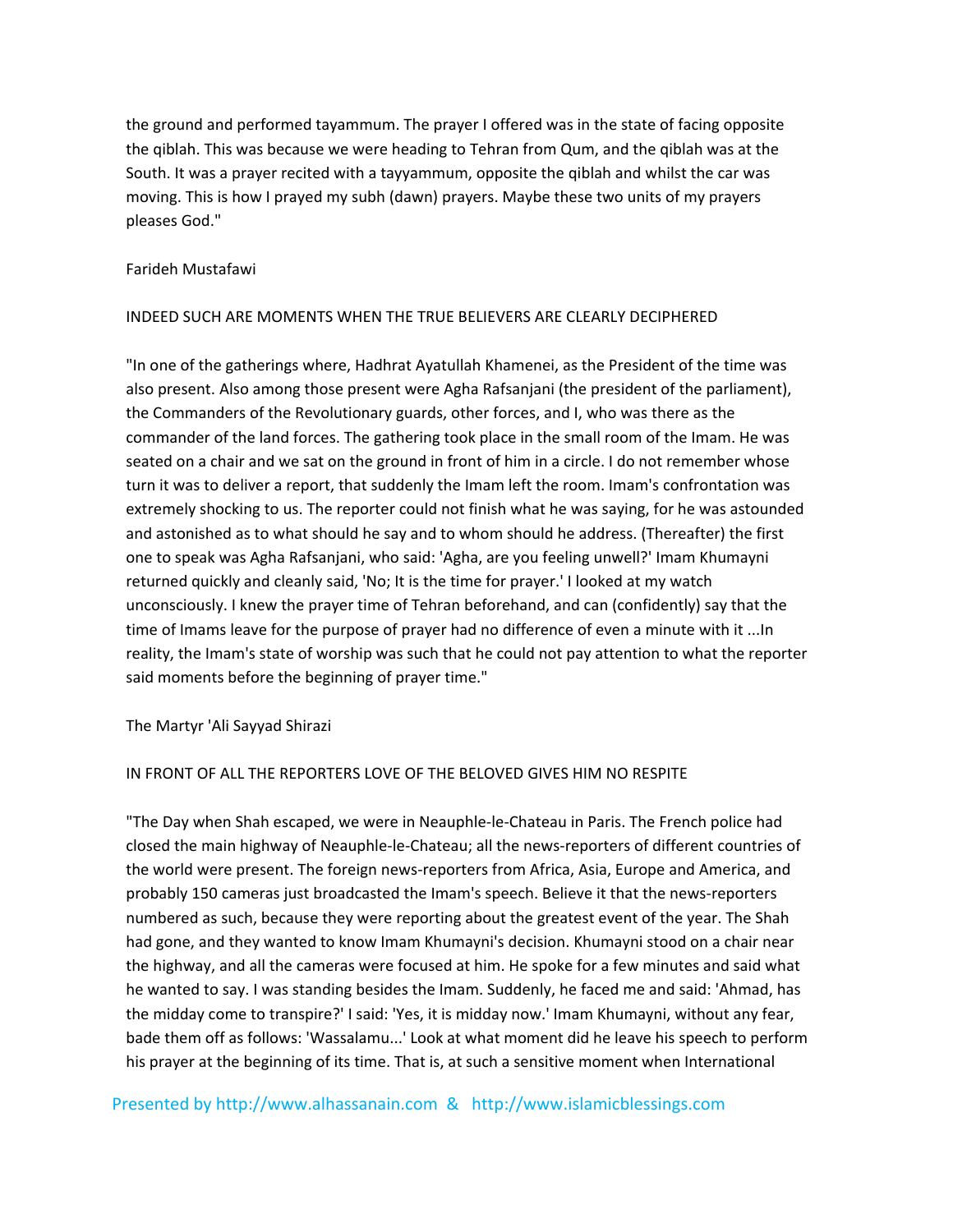Television Broadcasting Stations, which have millions of viewers, such as the C.N.N., the B.B.C. London, all the television channels of London and America, all the news-reporters such as the Associated Press, the United Press, Reuters, and all the reporters of (the different) news‐papers, magazines and radio‐television stations were present, Imam cut his conversation and went after his prayer."

Sayyid Ahmad Khumayni Late son of Imam Khumayni

# **IMAM IS INFORMED OF MARTYR RAjAI'S DECISION**

"That which Imam Khumayni highly emphasized, and showed great sensitivity towards was prayer at the beginning of its time. My father would say also, that ever since his adolescence and youth age he (Imam Khumayni) used to pray at the beginning of prayer time. If you remember, during the beginning of the victory of the revolution, Martyr Raja i, introduced a law that the ministries and governmental organizations should remain closed for half and hour for prayer. This issue was very interesting and lesson‐giving. When it was asked from Imam Khumayni concerning his opinion on this matter, he said: 'If it does not cause harm to the time and work of anybody, do it (as suggested)."

# Dr. Mahmud Burujardi

Son‐in‐law of Imam Khumayni

# WHAT KIND OF LOVER WAS THIS WHO EVEN IN THAT STATE NEVER FORGOT THE ONLY BELOVED

"The time was ten minutes to eight when they brought Agha to the C.C.U. I whispered near the Imam's ears: 'Agha, it is the time for prayer; should Mr. Ansari come, so that you (can) perform wudu?' Imam Khumayni made a sign with his eye-brows. Dr. Ilyasi said: 'Agha is listening to everything, but cannot reply.' That is when I saw the Imam pointing with the fore‐finger of his right hand, and we thought that he is performing his prayers."

# Mustafa Kaff‐ashzadeh

# 'IT SHOULD NOT HAPPEN THAT THE SUN RISES AND I HAVE TO PRAY QADA'.'

"One night before his demise, I was near him (Imam Khumayni) in the hospital from 10.00 p.m. to 5.00 a.m. in the morning. He woke up several times from his sleep and asked for water. When I brought juice for him, he said: 'Give me natural water.' He did not take fruit juice. He also asked about the time a number of times; and continually said: 'It should not happen that the sun rises and I have to pray qada."'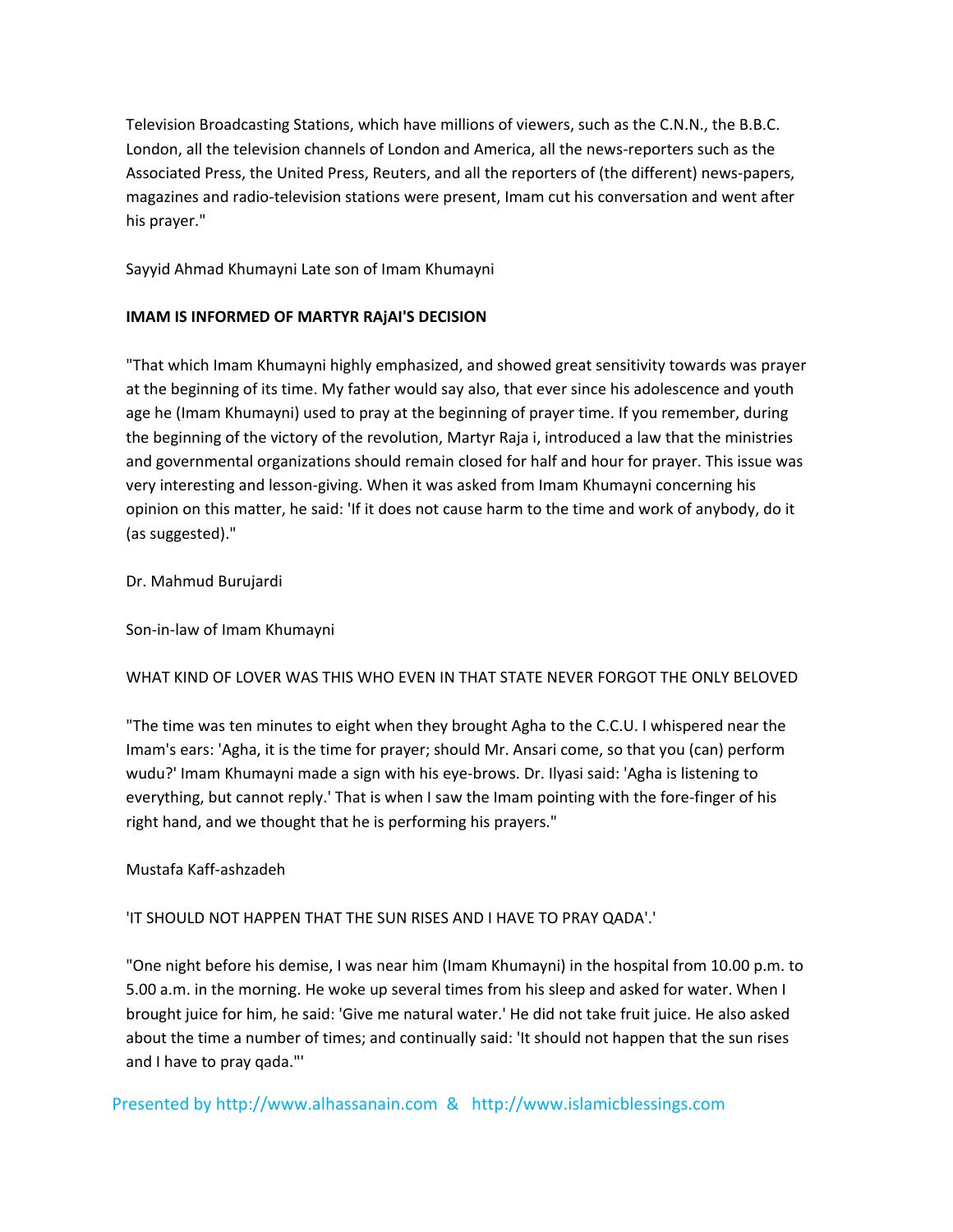# Husayn Sulaymani

# WHO IS THIS ANGELIC FIGURE WHO IS SO PARTICULAR OF THE TIME OF MEETING HIS ONLY BELOVED?

"The very same day he [Imam Khumayni] prayed his zuhr and asr prayers with wudu'. From an hour before noon, he asked whoever came to him: 'How much time is left for mid-day?' And his aim (behind this) was that he should not delay in praying at the beginning of its time. From 3.30 afternoon an overwhelming anxiety overcame all (of us). The treatment had reached at a point when, following utmost efforts by the physicians and the Hospital personnel, everyone was in wait for a miracle to transpire. During Maghrib, the doctors, considering their awareness of his sensitivity toward prayers, called him and said: 'Agha, it is time for prayer.' Imam Khumayni, who was unconscious from 1.30 afternoon, attended to this voice. All of us witnessed that he prayed his Maghrib prayer in that state of restlessness by moving his hands and eyebrows."

# Firishte I'rabi

# REGAINING CONSCIOUSNESS BY THE MENTION OF PRAYER

"He (Imam Khumayni) loved performing his prayer at the beginning of its time. Even in his last day, he prayed the prayer of Maghrib and 'Isha' by means of signs at 10.00 p.m. He was in the state of unconsciousness when one of the doctors came besides him and, with the likelihood that probably by means of (mentioning) prayer Agha could be brought into consciousness, he said: 'Agha, it is time for prayer.' The moment he said this, Imam regained his consciousness and performed his prayer with signs of his hand. In the morning of that day too, he would always ask us: 'How much time is left for midday?', because he had no watch with him, and had no strength to look at the watch; after every 15 minutes he would ask us (the time), not because his prayer should not be prayed outside its time, but because of performing prayer at the beginning of its time."

# Na'ime Ishraqi

# HOW CAN YOU SNATCH THE CUP OF DIVINE LOVE FROM THE INTOXICATED ?

"He [Imam Khumayni] always prayed at the beginning of the prayer time, and advised his children the same. I remember that in the beginning of the war [Iraq-Iran imposed war], a gathering was held with some presidents and officials, both local and foreign. When there was a call for prayer, Imam Khumayni without paying attention to the others, stood up and performed his prayer at the beginning of its time, and those present (also) prayed behind him. And in that very period, not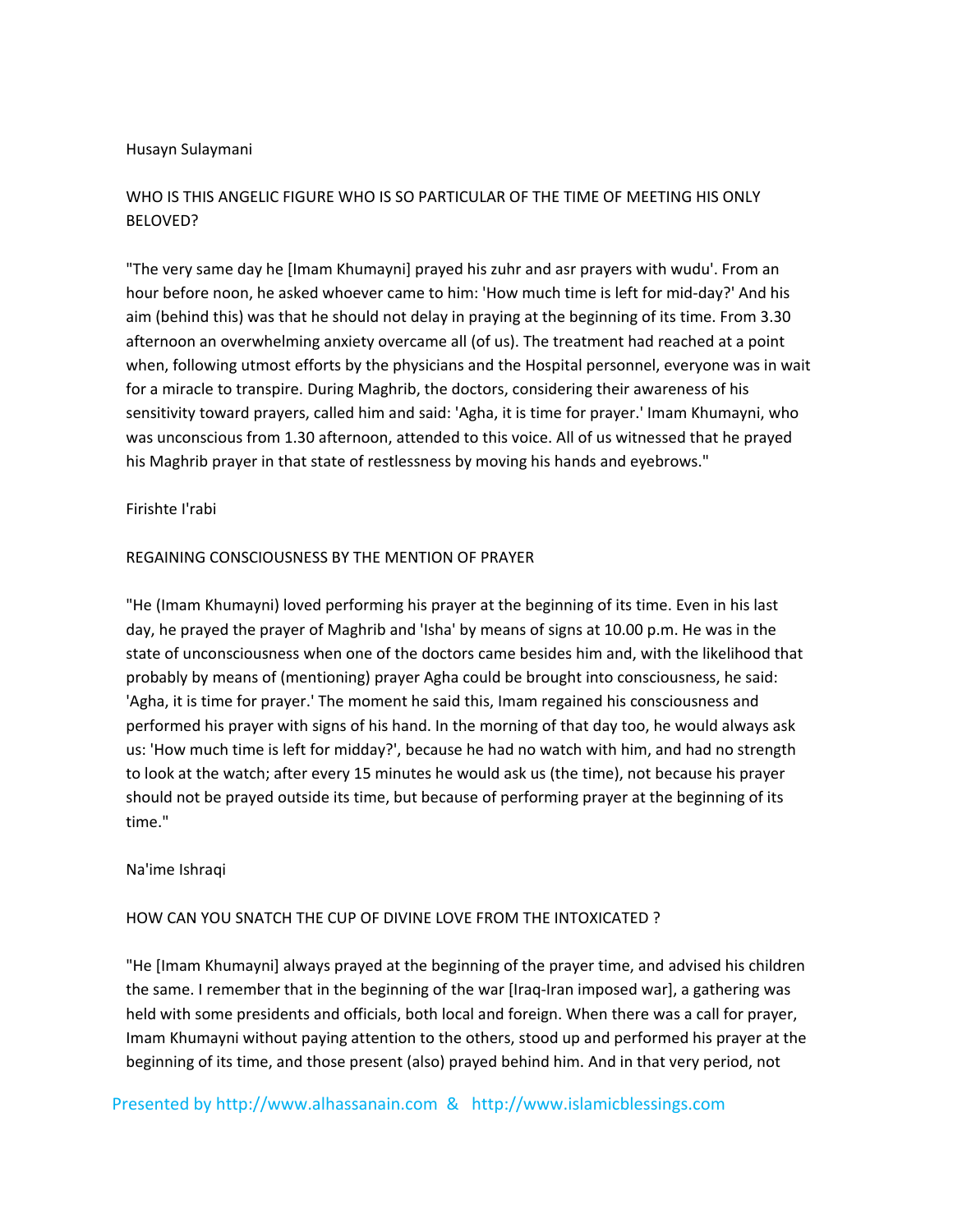only did he recite the 8 units of nafila prayers of zuhr, but also prayed the 8 units of nafila prayers of `asr. During the days when he was in the hospital, prior to the call of midday prayer, he would ask: 'How much time is left for the call of zuhr prayer?' And in the middle of the night too he would ask: 'How much time is left for the call of subh prayer?' so that he may recite his nafilah prayers. The time he left this mortal world too, the last moments of his life was together with the word of prayer. Even when he regained consciousness, the first sentence he pronounced was Allahu Akbar (Allah is great than what is attributed to Him)."

Ayatullah Muhammad Rida Tawassuli

# 'TAKE BACK THE FOOD, SO THAT I PERFORM PRAYER.'

"The day when he [Imam Khumayni) was transferred to the hospital, he requested that he should be informed about the time for midday and afternoon prayer; and he would pray at the beginning of the prayer time and then take his meal. One day he suddenly noticed that the plate of food was brought inside the room. He asked: 'Do you mean that it is time for prayer?' Those present said: 'Yes, it is prayer time.' Imam, facing them said in an angry tone: 'Why then didn't you wake me up?' They said: 'Due to your particular unfavorable state, we did not want to wake you up.' Once again, he said with disappointment: 'Why do you deal with me in such a way? Take back the food, so that I perform my prayer! "'

# Mahdi Imam Jamarani

# GREAT STATIONS ATTAINED BY PRAYING AT THE BEGINNING OF PRAYER TIME

[This narrative is from a contemporary scholar and a student of the contemporary master of philosophy‐ Ayatullah Muhammad Taqi Misbah Yazdi] : "I asked him [my teacher‐ Ayatullah Misbah Yazdi] : What is the correct and balanced program of worship for a seeker of knowledge in your opinion?' He said with his ever humble attitude: 'I feel ashamed to talk about this, for I myself am greatly deprived of the same. However, I have heard things from great people, of which I shall narrate: ...The late `Allamah Tabatabai and Ayatullah Behjat (a contemporary Shi'ah Gnostic presently residing in Qum‐Iran) quoted Ayatullah Qadi (the teacher of `Allamah Tabatabai in `irfan), as saying: If a person prays the obligatory prayers at the beginning of its time and does not attain lofty stations, he should curse me! (or, he said: he should spit at my face!)" [49].

The beginning of prayer time is a great secret! Safeguard your prayers (Hafizu 'ala salawatikum) is itself a point other than 'Establish the prayer' fact that man gives importance and binds himself to perform prayer at the beginning of its time in itself has many effects, even if the prayer is not performed with the presence of heart (and concentration). [52]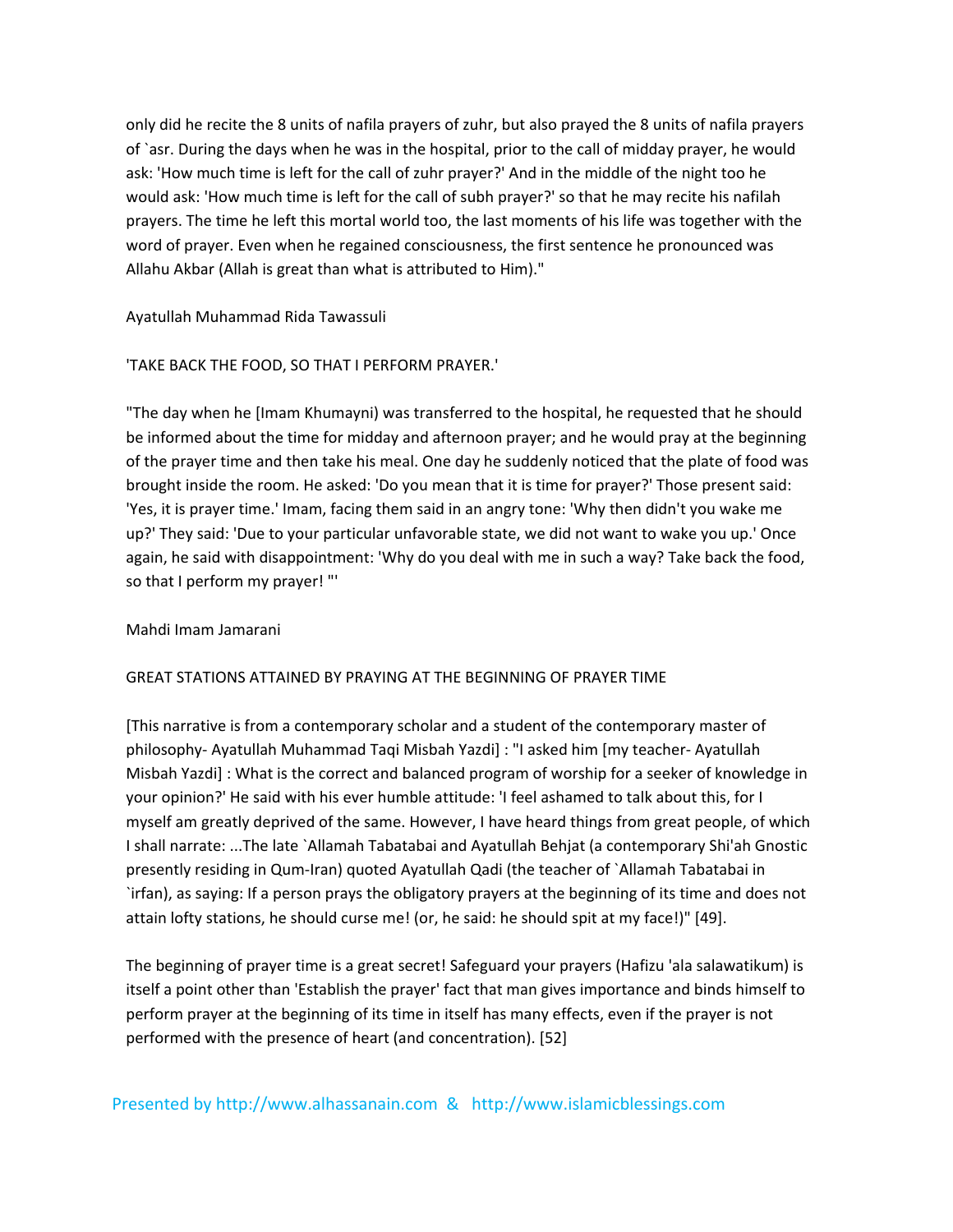# Shaykh Muhsin Gharawiyyan

I swear by Allah, I do not fear for you except in barzakh Imam al‐Sadiq (`a) [53]

If great authorities of gnosis (`irfan), who had already purified their inner selves and entirely sacrificed their lives for the sake of human salvation, believed that migration to the next world‐ the intermediate realm (barzakh) is difficult, what should those like the author, who have drowned themselves in the mundane pleasures of the world, express?

Following are some narratives worthy of reflection.

# **I HAVE NO ACTION TO MY CREDIT**

[The night before he left for the hospital where he was to pass the last moments of his life, the late Imam Khumayni was in the company of Fatima Tabatabai - his daughter-in-law - among other relatives. The latter narrates the following conversation, which took place after Imam Khumayni had eaten very little of his dinner:]

"Imam said: 'Now I have one or two advices for you: I shall not return. However, I don't want you to express grief and anxiety on my demise. I am asking God to give you patience. Be careful not to weep and lament. This is what I had to say.' I and Khanum (the wife of Imam Khumayni) were present; I do not recollect exactly; I think Zahra Khanum Ishraqi was (also) present. I don't know whether someone else was present or not. It was difficult for us to listen to this issue; all of us had turned sad. Khanum said: 'No, Agha, God Willing, you will recover...' He [Imam Khumayni] said: 'No, I will not return. However, let me tell you this: to go [to the next world] is very difficult; to go [to the next world] is very difficult.' I [Fatimah Tabatabai] said: 'Agha, If you say all this, then we shall greatly lose our hopes. This is because, as far as I know, although I am young, those who have been with you narrate that not only have you performed all the obligatory deeds, and abstained from the forbidden ones, you have also observed the recommended acts and even abstained from most of the unpleasant deeds (makruhat). If it is really difficult for you also, then what should we say? We get greatly despondent'. He said: 'No, you must not despair from God's Mercy; [54] this itself is the greatest sin ... [55] However, bear this in mind that to go [to the next world] is very difficult; I do not have any [good] deed, so that I should want to be happy thereby.' I said: 'But Agha, these words that you utter are very difficult for us to bear, for if it is as such, we are extremely frightened, worried and upset.' He said: 'It is really as such. If Hadrat Sajjad [`a] wept and said: "O Lord it is likely that my good deeds are bad" [56], do I possess a deed to get happy and confident thereby? I only have hope of God's Graces and have no [action] at my credit to be hopeful...; and to go [to the next world] is very difficult; to go [to the next world] is very difficult.' The doctors then came, and Imam [Khumayni] said: 'It is time to leave.' [58]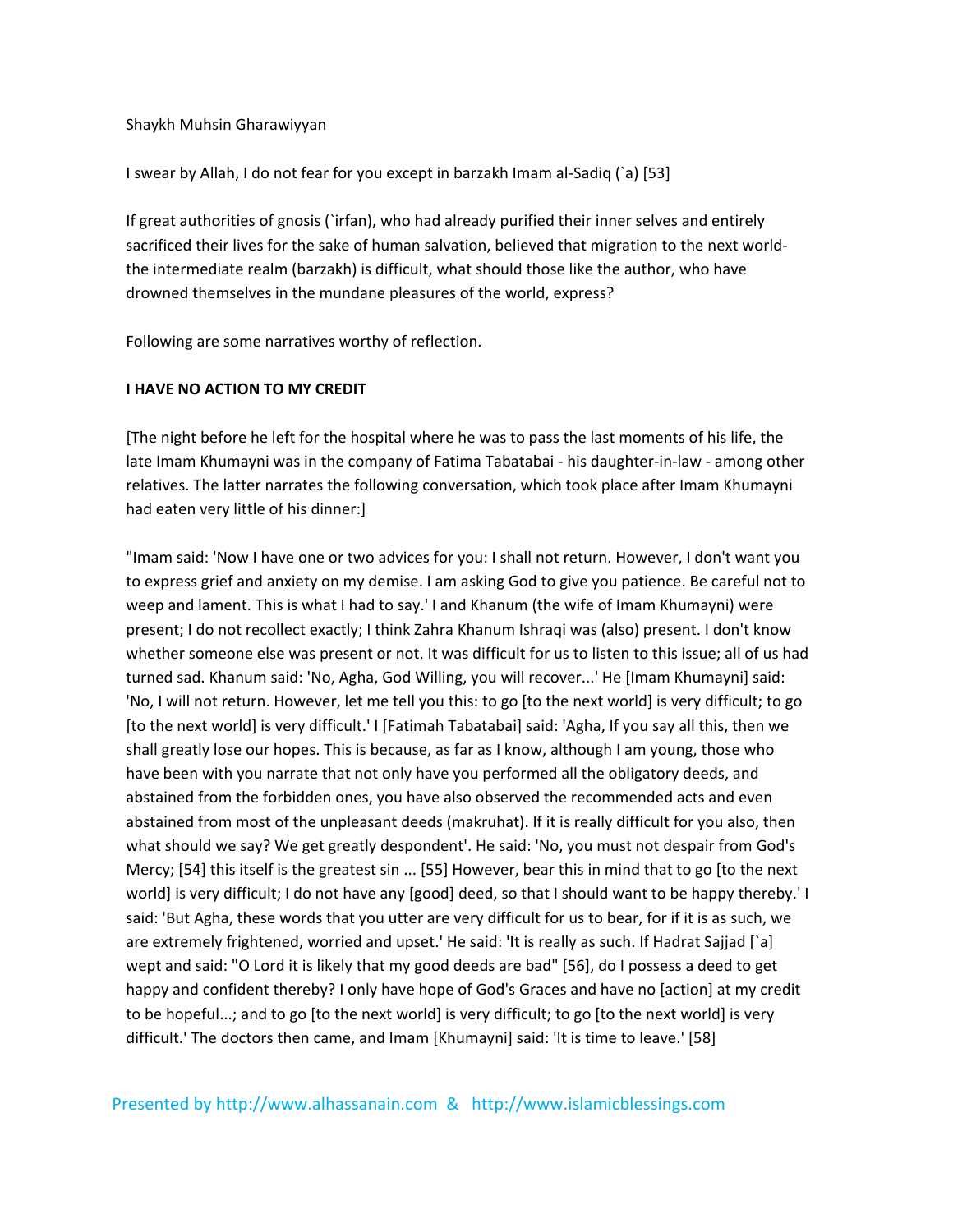Fatima Tabataba'i

The daughter‐in‐law of Imam Khumayni

'The path (sirat) is finer than the hair and sharper than the sword.'

Imam al‐Sadiq (`a) [59]

THE TASK IS VERY DIFFICULT

[Not very long before his demise, the late son of Imam Khumayni, Hujjatu 'l Islam Haj Sayyid Ahmad Khumayni, dreamt of his father. He narrates: "I saw Imam Khumayni in my dream. He said to me: 'Tell your friends that I [have already] crossed the straight path (sirat). However, the task is very difficult.'" [60]

The Late Hujjatu'l Islam Sayyid Ahmad Khumayni The late son of Imam Khumayni

Extreme Chastity

Allah (swt) says in the Holy Qur'an:

Say to the believers,That they cast down their eyes And guard their private parts;That is purer for them.

Allah is aware of the things they work. [61]

# **THE LATE AYATOLLAH MAR'ASHI'S EXTREME**

# CHASTITY

[This narration is from a student of the late Ayatollah Shahab al Din Mar'ashi, who at present ranks among the esteemed tutors of the Islamic Seminary in Qum.]. "During his (Late Ayatollah Mar'ashi's) old age, I had observed several times that on entering the holy shrine of Hadrat Ma'suma (`a) for teaching or praying, and noticing the apparition of a woman from far, he would raise his cloak above his face, so that his eyes do not even fall once at a ghayr mahram woman. I observed this from him as an established habit" [62].

Hujjatu'1 Islam al‐Sayyid `Adil al‐`Alawi

A contemporary scholar in Qum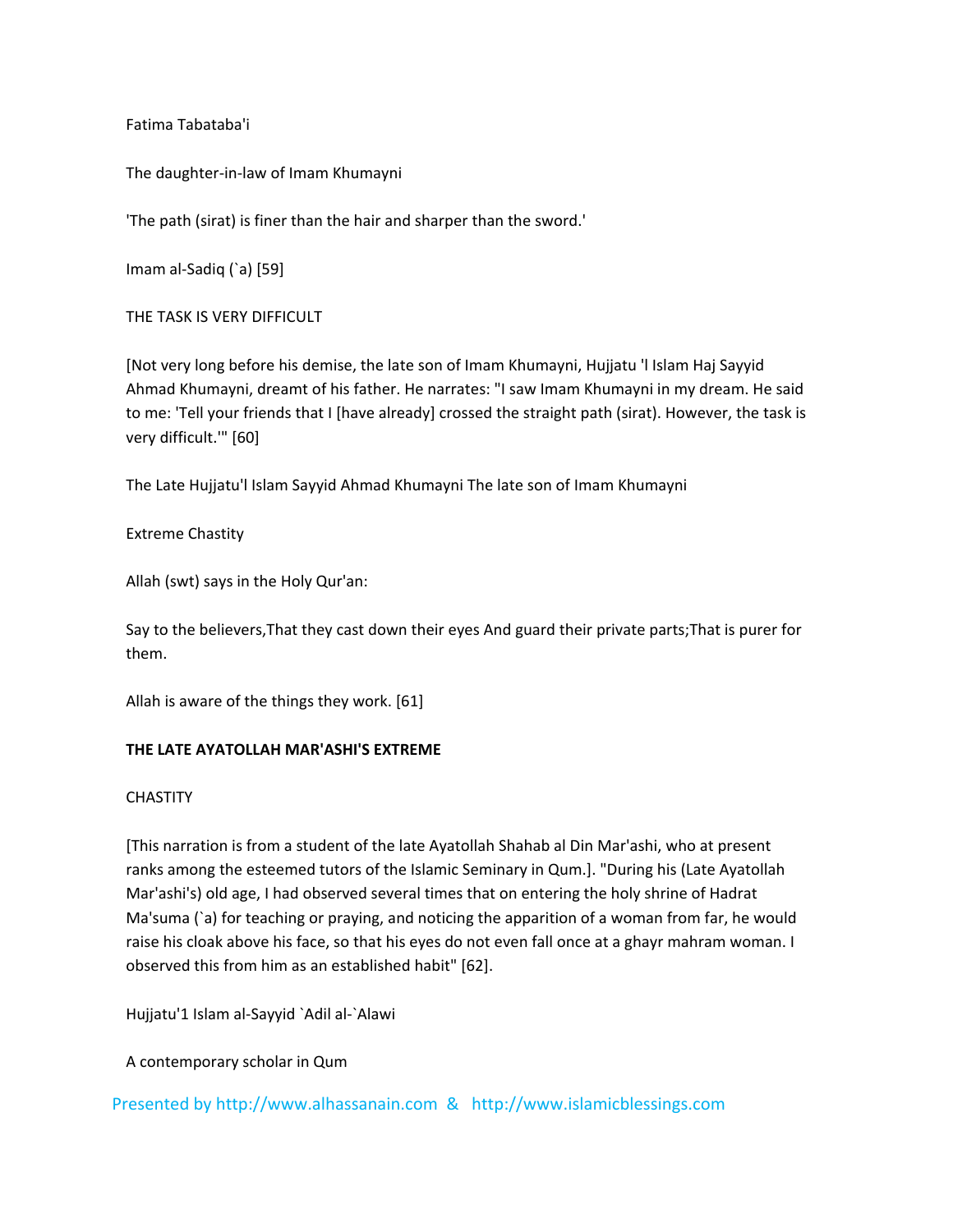[43] Holy Qur'an, 2:222

[44] Muhammad al‐Ray Shahri, Mizan al‐Hikma, New ed., vol. 4, pg. 3563, tr. 21920

[45] Ibid, tr. no. 21924

[46] Imam Dar Sangar‐e Namaz, pp. 12‐13

[47] Ibid, pp. 11-12

[48] Ibid, pg. 14

[49] This decision is mentioned in the book. It is not by the translator

[50] Holy Qur'an, 2:238

[51] Ibid, 2:43

[52] Muhsin Gharawiyyan, Dar Mahzare Buzurgan, [A Persian treatise on the Memoirs of saints contemporary to the author], p. 99

[53] Muhammad al‐Ray Shahri, Mizan al‐Hikma, new ed., vol. 1, pg. 252, tr. 1681

[54] The Holy Qur'an [39:54] says: Say: O My servants who have been extravagant against yourselves, do not despair of Allah's Mercy; surely Allah forgives sins altogether. Surely, He is the All‐forgiving, the All‐compassionate. The Holy Quran [15:56] also says: He said, 'And who despairs of the Mercy of his Lord, excepting those that are astray?'

[55] Iman 'Ali ('a) is reported to have once told a person, whom fear had made to despair, due to the ampleness of his sins: `O you! Your despondency of Allah's Merry is worse than your sins.' [Jami al Sa'adat, Mawla Muhammad Mahdi al‐Naraqi, vol. 1, pg. 247]

[56] This also refers to what Imam al‐Husayn (`a) says in his famous supplication of `Arafah. He says: 'O God, one whose good deeds are bad, how can his bad deeds not be bad?' [Mafatih al Jinan, Du'a al‐'Arafah, Imam al‐Husayn (A), compiler‐ Marhum Shaykh Abbas Qummi].

[57] The Holy Prophet (s) is reported to have said: 'Know that no one of you will be saved by his action, including me; except if Allah's Merry and Grace were to cover me.' (Mizan al‐Hikmah, Muhammad al‐Ray Shahri, new ed., vol.3, pg. 2131)

[58] Fasl‐e Sabr, Memoirs of the days of Imam's illness and demise by the team of physicians and those affiliated to Imam Khumayni, pp. 83‐84.

[59] Mizan al‐Hikmah, Muhammad al‐Ray Shahri, new ed., vol. 2, pg. 1610, tr. 10481

[60] Dalil‐e Aftab, Memoirs of the Reminder of Imam Khumayni, pg. 169.

[61] Holy Qur'an, Surat an‐Nur (24), verse 30

[62] Sayyid `Adil `Alawi, Qabasat min Hayati Sayyidinal Ustadh, p. 95